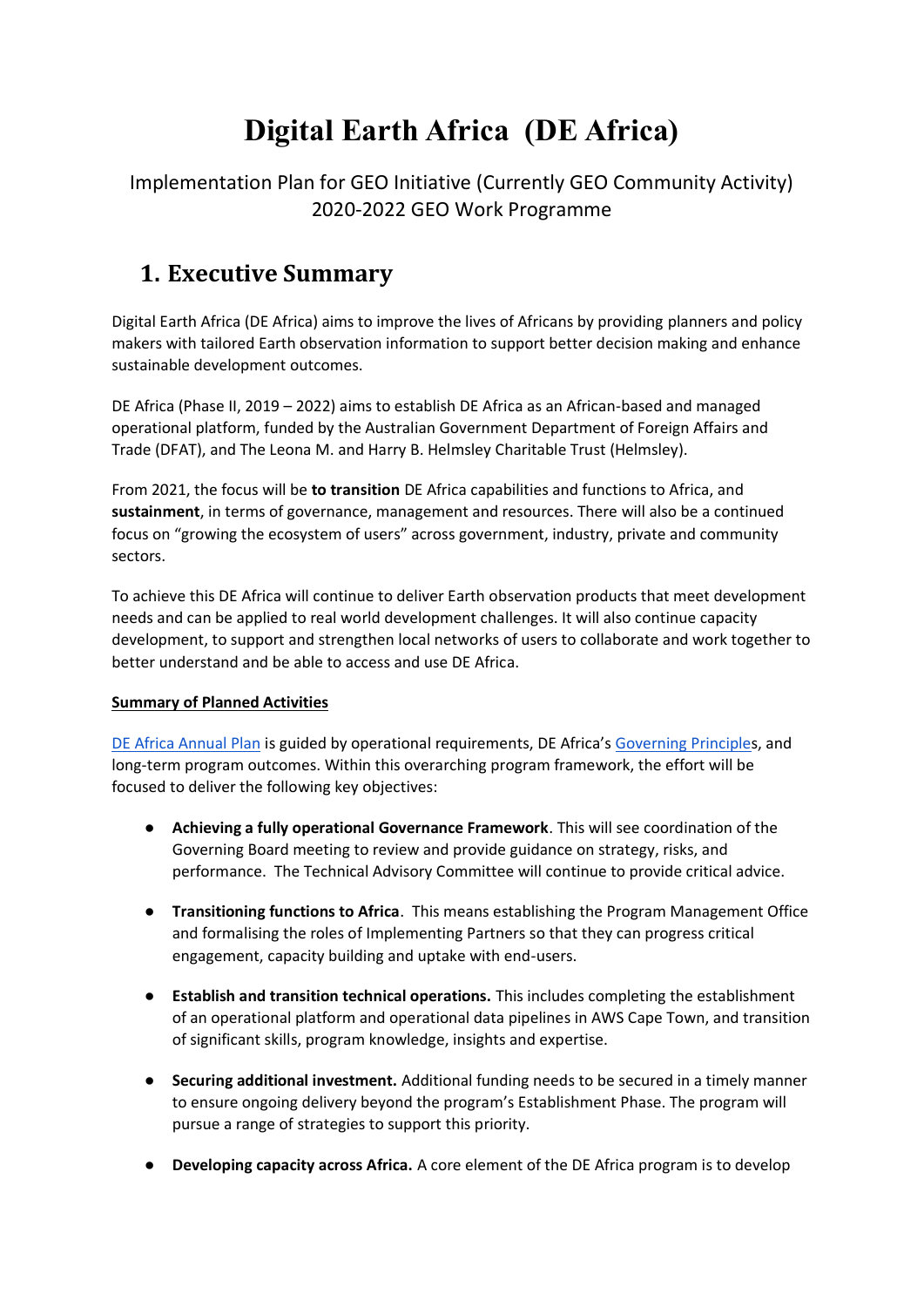sustained capacity which is both based and built in Africa.

- **Delivering and demonstrating impact.** The Team will work with a growing range of users to apply DE Africa platform data and products to their needs, and collate evidence of use, impact and benefits.
- **Partnerships and community.** DE Africa is built on partnerships to create sustained capability development in Africa. We will continue to strengthen existing partnerships and form new relationships where needed to progress our objectives.
- **Awareness.** Success for DE Africa will depend not only on uptake and impact, but on there being a broad awareness of the relevance and importance of this capability for Africa. Increased investment in communications will see implementation of the new communications strategy with the objective of building buy-in, engagement and uptake.

**Point of Contact -** Adam LEWIS (Geoscience Australia/Australia) adam.lewis@digitalearthafrica.org

## **2. Purpose**

The Data Cube [\(www.opendatacube.org\)](http://www.opendatacube.org/) was first developed and operationalised in Australia [\(www.ga.gov.au/dea\)](http://www.ga.gov.au/dea), where it is transforming the use of earth observations in government decision-making and private sector innovation. Digital Earth Africa (DE Africa) is developing a continental-scale Data Cube for Africa, providing a routine, reliable and operational service enabling African nations to track changes across countries in unprecedented detail. With a land area of over 30 million square kilometers, DE Africa is now the world's largest continental Data Cube. DE Africa products and services are available to enable policy makers, scientists, private sector, and civil society to address social, environmental, and economic changes on the African continent and develop an ecosystem for innovation. DE Africa is leveraging and building on existing capacity to enable the use of Earth observations to address key challenges across the continent.

DE Africa is contributing to the following international policy priorities, which also underpin the GEO Strategic Plan:

- United Nations 2030 Agenda for Sustainable Development;
- Sendai Framework for Disaster Risk Reduction; and
- Climate Change, with specific emphasis on the Paris Agreement
- The African Union's Agenda 2063 "the Africa We Want"

[DE Africa Technical Roadmap](https://www.digitalearthafrica.org/about-us/program-planning/technical-roadmap) describes the technical work program in detail. DE Africa offers the following products and services:

- (i) **Input Datasets** are the foundational CEOS Analysis Ready Datasets and ancillary data that can be used to derive output services and accessed directly through the DE Africa Platform. Following input datasets are prioritized and developed to achieve operational workflows.
	- a. Surface Reflectance and Surface Temperature Landsat Collection 2
	- b. Surface Reflectance Sentinel-2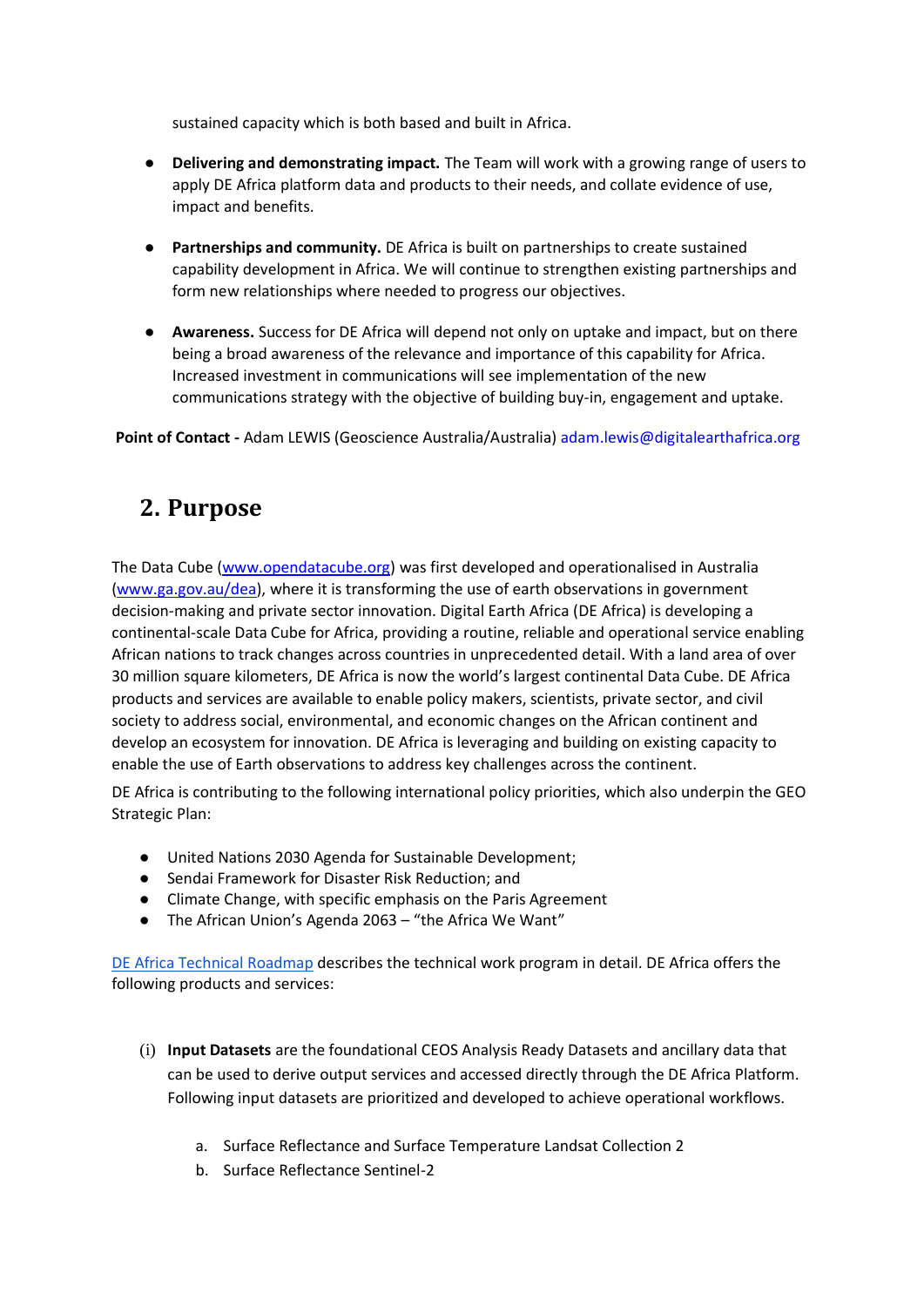- c. Normalized Radar Backscatter Sentinel-1
- d. Following datasets will be maintained and updated when necessary:
	- i. Digital Elevation Model SRTM
	- ii. Normalised Radar Backscatter ALOS/JERS Annual Mosaic
- (ii) **[DE Africa Platform](https://www.digitalearthafrica.org/index.php/platform-resources/platform)** includes infrastructure and tools that support data visualisation, discovery and analysis and enable users to interface with DE Africa data and services. It includes the following components.
	- a. **Earth Observation Data Lake -** includes all datasets that make up the Analysis Ready Data and DE Africa Services, open for public access.
	- b. **A 'Sandbox' environment** based on JupyterLab, accessible to users for open source scientific notebook development. It includes an ODC environment pre-loaded with all of the Earth observation data in DE Africa, enabling users to immediately start performing interactive analysis on the data without downloading or processing the raw data.
	- c. **DE Africa Metadata Explorer** enables non-expert users to find specific datasets through time and space as well as query metadata related to each dataset.
	- d. **DE Africa Map Service** enables users to visualise and download geospatial datasets in a web browser. It is built on Terria.JS, which is an open source and freely available software. Users can integrate their own data and services with remote-sensing data.
	- e. **The Africa Geoportal**, powered by Esri using ArcGIS online, provides users with data, tools and support in visualising, discovering and analysing different aspects of Africa, drawing on data from DE Africa. Access is free to those residing in Africa or working on projects within Africa.
- (iii) **[Services](https://www.digitalearthafrica.org/platform-resources/services-and-analysis-tools)** are the information products derived from Input Datasets. An operational service is continuously updated as required input datasets become available. Services may be updated, based on user feedback, to incorporate new sensors, new algorithms and auxiliary data. Planned services are listed below:
	- a. **Geomedian annual images** provide seamless coverage over the whole continent with minimum impact from cloud. It enables easy visual and algorithmic interpretation, e.g. understanding urban expansion, at annual intervals. They are also useful for characterising permanent landscape features such as woody vegetation.
	- b. **Median Absolute Deviation** to characterise and measure change in the landscape. This service can be used in machine learning for change detection, land cover mapping, and environmental monitoring. Detecting seasonal variation supplements long-term decisionmaking by policy makers and industry with short-term, cyclical environmental management considerations.
	- c. **Water Observations from Space (WOfS)** allows users to understand the location and movement of water present in a landscape. Water information will be made available in near real time and can be used for environmental monitoring, flood mapping, monitoring planned water releases, and management of water resources in highly regulated systems. Summary products can be used to understand long term changes in the landscape and water availability and flooding risk in a historical context.
	- d. **Food Security - crop land map** identifies areas that have been cropped in a given year. A consistent up-to-date crop land mask for the continent would assist in implementing the GEOGLAM crop monitor program.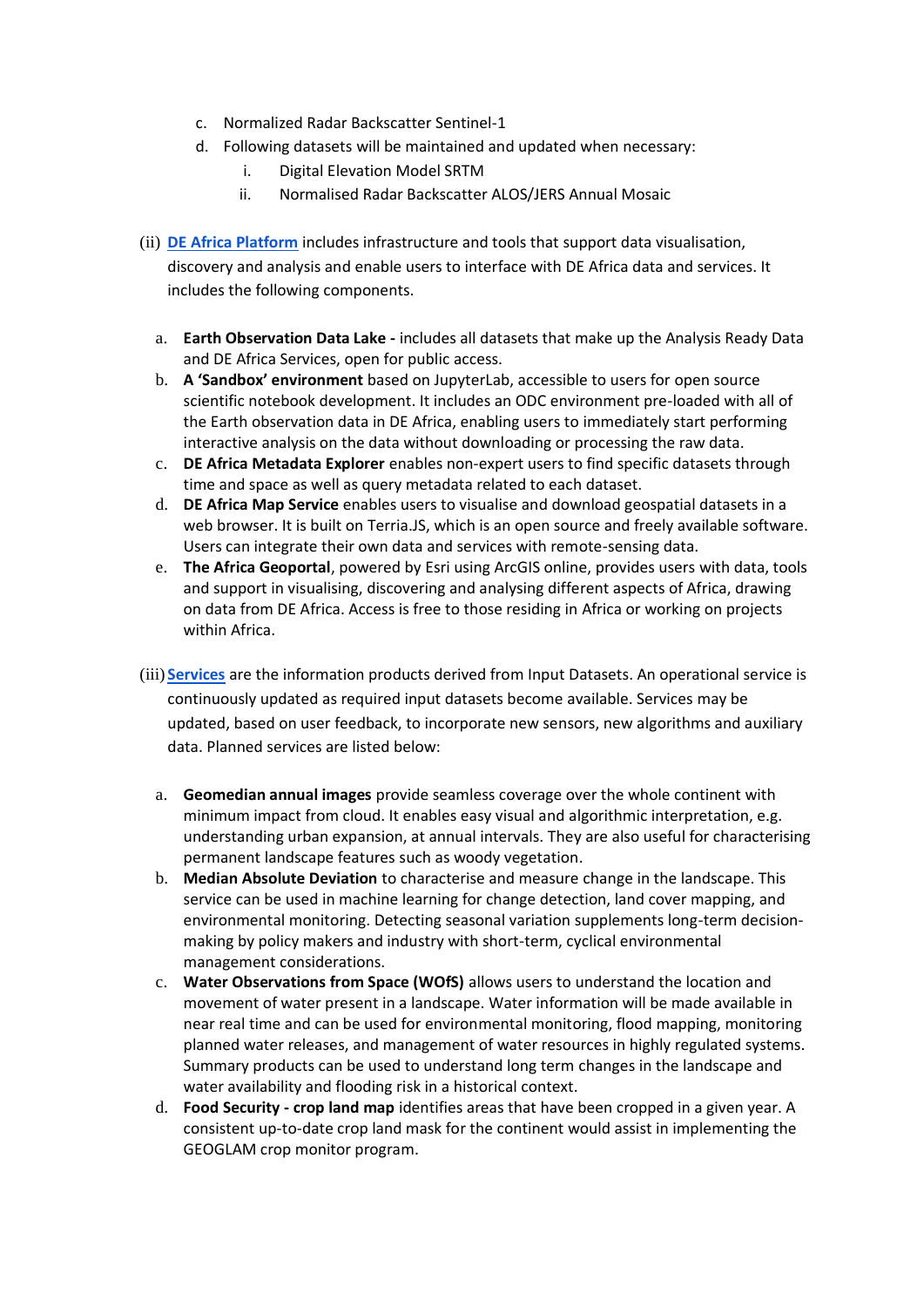- e. **Seasonal fractional cover** allows users to understand the large scale patterns and trends and inform evidence based decision making and policy on topics including wind and water erosion risk, soil carbon dynamics, land surface process monitoring, land management practices, vegetation studies, fuel load estimation, ecosystem modelling, and rangeland condition.
- f. **Illegal mining activities** can be identified by performing change detection on optical surface reflectance and normalised radar backscatter data. This information is useful to develop targeted initiatives across government and industry that reduce illegal mining to strengthen countries' economies.

#### **Why DE Africa?**

DE Africa products and services offer several advantages compared to the status quo approach, such as:

- $\triangleright$  free access to analysis ready data, open source algorithms and access to compute to undertake regional, national or local scale analysis, as defined by end users area of interest.
- $\triangleright$  access to cloud free composite products such as Geomad, which saves lot of and effort for individual users at project level, following the traditional approach.
- $\triangleright$  access to continental scale thematic products such as WOFS, crop mask, fractional cover products – all calibrated and validated to local conditions, hence increased confidence for end users.
- $\triangleright$  continental products would enable development of regional models by our partners such as IWMI, SERVIR, GeoGLAM, etc. related to water accounts, drought forecast, crop monitoring, etc.
- $\triangleright$  DE Africa partnership with tech giants such as AWS, ESRI etc. brings additional tools and capabilities, otherwise not easily accessible to individual countries, such as DE Africa Geoportal, to be launched in May 2021, will allow users to develop web map applications and share their results with local users, pretty quickly, at no cost.
- $\triangleright$  necessary training and capacity development activities offered by DE Africa would allow end users to make best use of DE Africa products and services, much more efficiently.

Therefore, based on experience from Australia, DE Africa would offer significant productive gains and rapid uptake of EO data to solve problems. The focus will be on the applications and problem solving rather than spending lot of time on data handling and processing.

The following table provides a high level summary of key user groups and how they intend to use DE Africa products and services to support their organisations. This is not a complete list of users, however, it shows a cross section of users, expected to benefit from this initiative.

| <b>User Group</b>               | <b>Example Users</b>                                                                                                                              | <b>Intended Uses</b>                                                                                                                                                                                                                                                               |
|---------------------------------|---------------------------------------------------------------------------------------------------------------------------------------------------|------------------------------------------------------------------------------------------------------------------------------------------------------------------------------------------------------------------------------------------------------------------------------------|
| Implementing<br><b>Partners</b> | AFRIGIST - Nigeria<br>AGRHYMET-Niger<br>CSE - Senegal<br>OSS - Tunisia<br>RCMRD - Kenya<br>SANSA - South Africa<br>Others who will join in future | Staff from these institutes will have direct<br>access to the platform and services to<br>tailor solutions specific to their projects or<br>community of users. Activities include staff<br>training, product development and testing,<br>validation, communications and outreach. |
| <b>Government and</b>           | Agencies, such as the UNECA                                                                                                                       | Undertake data analysis and extract                                                                                                                                                                                                                                                |

Table 1. High level summary of DE Africa user groups and intended uses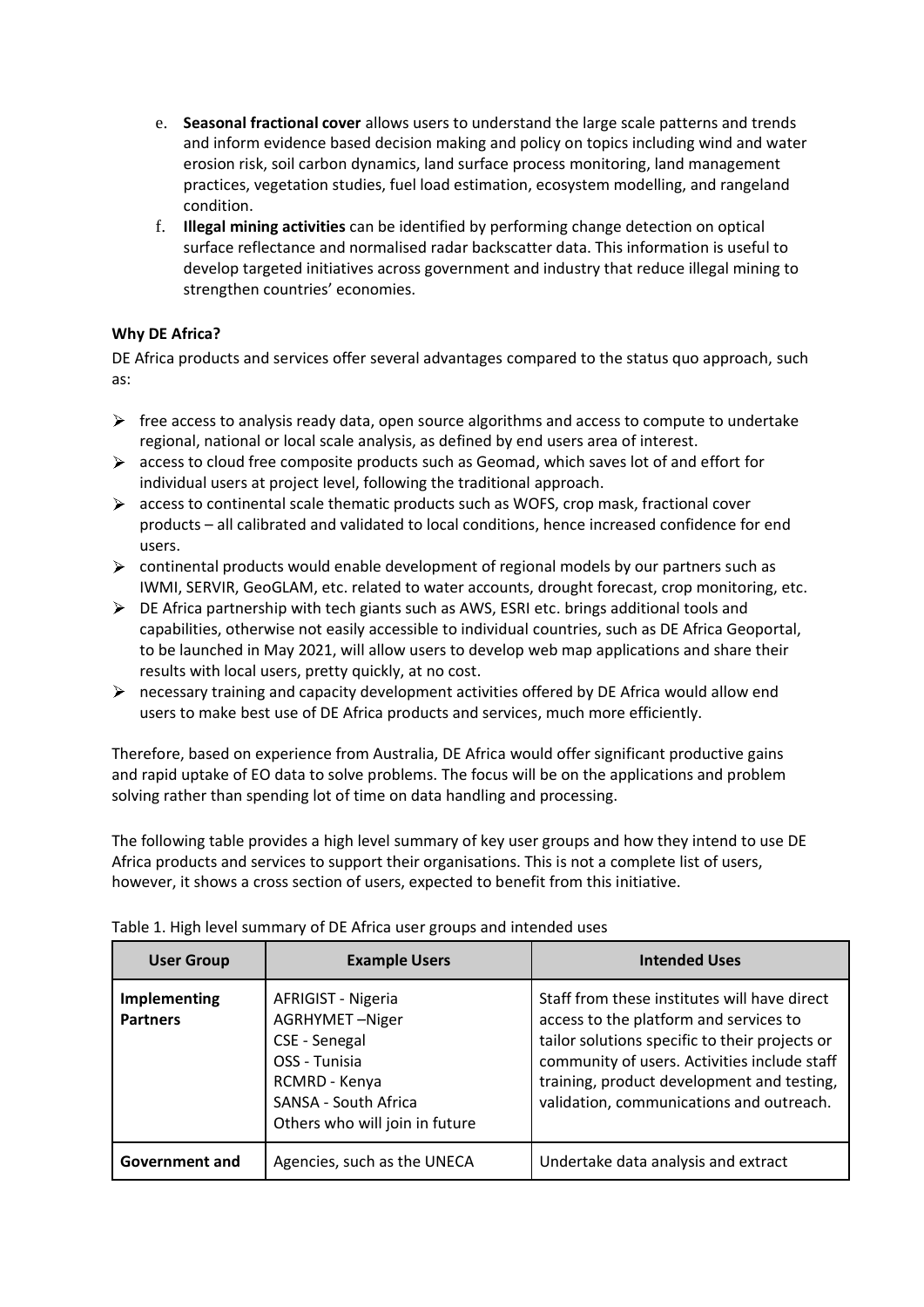| Intergovernmental<br>agencies in Africa         | dealing with agriculture, statistics,<br>environment, climate change,<br>digital transformation and<br>education sectors                                                                                     | relevant thematic and statistical<br>information to support internal projects.<br>Support staff learning and development<br>activities. Communication and outreach<br>activities including demonstration of use<br>cases.                                                                                                                                                                                                           |
|-------------------------------------------------|--------------------------------------------------------------------------------------------------------------------------------------------------------------------------------------------------------------|-------------------------------------------------------------------------------------------------------------------------------------------------------------------------------------------------------------------------------------------------------------------------------------------------------------------------------------------------------------------------------------------------------------------------------------|
| <b>NGOs and Charity</b><br><b>Organisations</b> | GPSDD, B2P, etc.                                                                                                                                                                                             | Use of DE Africa products and services will<br>open new applications and new ways of<br>reaching out to users in Africa.                                                                                                                                                                                                                                                                                                            |
| <b>Aligned Partners</b>                         | GEOGLAM, AFRIGEO, SERVIR, IWMI,<br>University of Twente-ITC                                                                                                                                                  | Program alignment will allow these long-<br>standing, well established initiatives to<br>take full advantage of DE Africa<br>technology, products and services, to<br>deliver better and faster services to African<br>users, avoiding duplication. Equally, DE<br>Africa is able to leverage the knowledge<br>base, capabilities and services of aligned<br>programs such as the Collect Earth Online<br>tool developed by SERVIR. |
| <b>Private sector</b>                           | As part of DE Africa Industry<br>Engagement Strategy, about 70<br>African based companies have been<br>approached to explore<br>opportunities to develop value-<br>added services using EO data in<br>Africa | Develop innovative value-added services to<br>meet private and public sector demand for<br>information services.                                                                                                                                                                                                                                                                                                                    |
| <b>Students and</b><br>education sector         | Higher secondary and tertiary<br>educational institutes in Africa                                                                                                                                            | Teaching and research purposes. DE Africa<br>online learning material, supplemented by<br>weekly training sessions is already proving<br>to be hugely successful in training<br>students, equipping them with employable<br>skills. These students will rapidly become<br>the new source of expertise and advocacy<br>for the application of EO in Africa.                                                                          |
| <b>International aid</b><br>partners            | E.g. AusAID, USAID, UKAID, GIZ, etc.                                                                                                                                                                         | Future projects can leverage DE Africa<br>infrastructure, institutional arrangements<br>and trained staff to deliver program<br>outcomes more quickly and efficiently.                                                                                                                                                                                                                                                              |
| <b>Entrepreneurs and</b><br>innovators          | Startup companies                                                                                                                                                                                            | Open access to DE Africa platform and<br>software tools promotes startup culture,<br>makes it easy to test ideas and develop<br>prototypes to demonstrate value<br>proposition. Enables cloud based digital<br>services.                                                                                                                                                                                                            |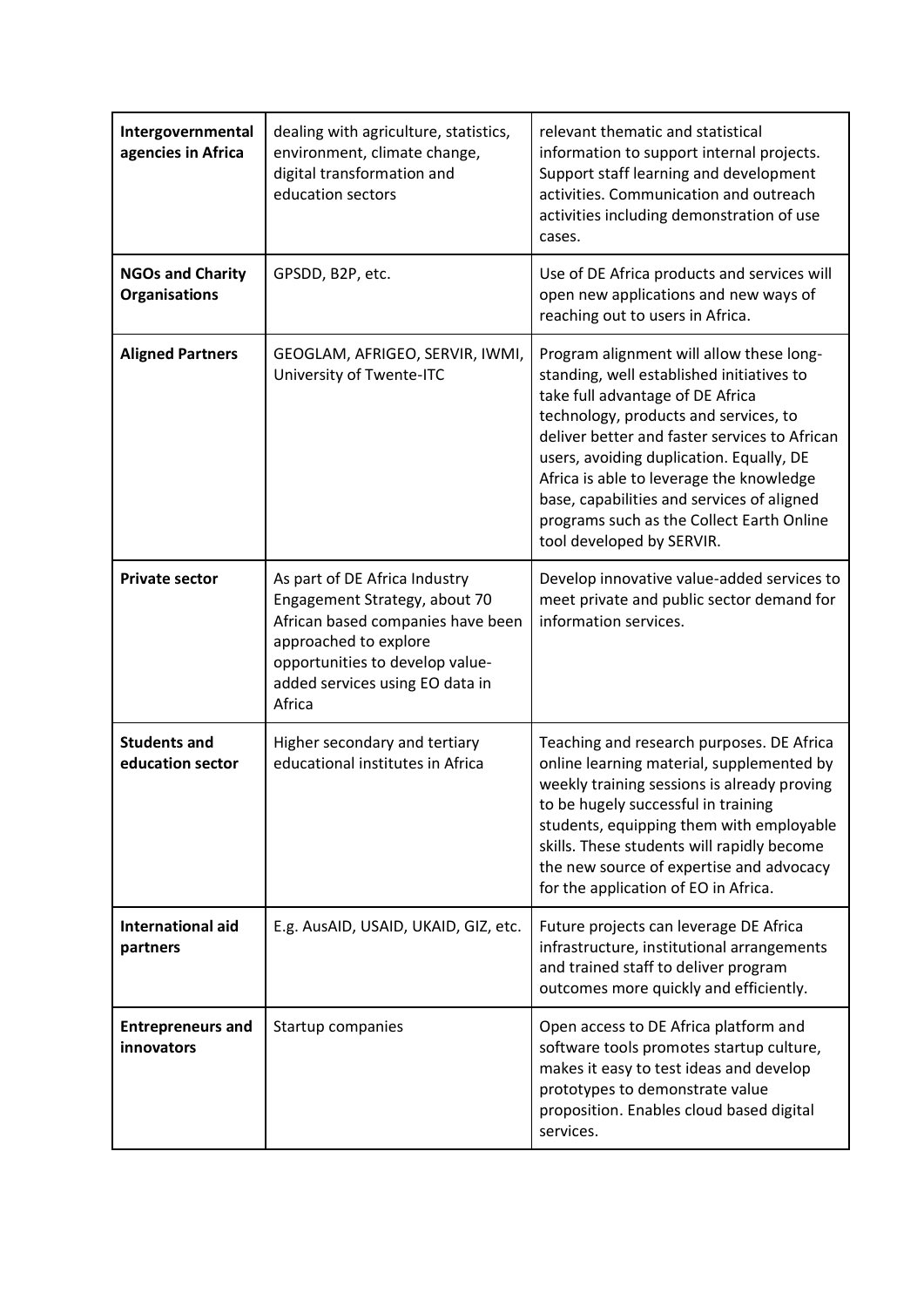DE Africa is working with Amazon Web Services (AWS) to ensure the best service/cost availability to store, process and interact with DE Africa. AWS is a world-leader for cloud based computing, and working with AWS improves DE Africa's core infrastructure that enables the scope of DE Africa to reach the entire African continent.

DE Africa is working with African stakeholders to attain and utilise [calibration and validation data,](https://www.digitalearthafrica.org/sites/default/files/downloads/DE%20Africa%20Validation%20Strategy_draft.pdf) along with in-situ data, required for improving the quality of satellite data utilised by DE Africa. Without this collaboration, Earth observation insights delivered by DE Africa would be limited by significant uncertainties in the findings and modelling.

DE Africa will deliver the following outcomes in Africa:

- Countries are empowered, with national data and information relating to challenges of land, water, the environment, resources, and human population.
- Lives are improved, through access to information that empowers governments, individuals and communities to make informed decisions and choices.
- Development activities are more effective, through access to and use of information that improves the understanding of issues and solutions. Continental assessments, reporting, and responses are advanced through access to continental scale data and information products relevant to Agenda 2030 and the Sustainable Development Goals.
- Digital transformation is advanced, through industry uptake and innovation using products and services from DE Africa.
- Economic development and job creation are increased, through access to data for commercial products and services development.

## **3. Background and Previous Achievements**

DE Africa is an existing GEO Community Activity within the [2020-2022 GEO Work Programme.](https://www.earthobservations.org/geoss_wp.php)

[DE Africa Phase 1 report](https://www.digitalearthafrica.org/sites/default/files/downloads/201905_Digital_Earth_Africa_phase1.pdf) provides background information and summary of work completed by early 2019, demonstrating the value proposition of Earth observations data to support economic and environmental development in Africa. DE Africa [2021 Annual Work Plan](https://www.digitalearthafrica.org/sites/default/files/downloads/Digital%20Earth%20Africa%202020%20Annual%20Report_FINAL.pdf) is currently being finalised and is expected to be published in the next few weeks. [2020 Annual Report](https://www.digitalearthafrica.org/sites/default/files/downloads/Digital%20Earth%20Africa%202020%20Annual%20Report_FINAL.pdf) provides a detailed list of achievements of DE Africa. A brief summary of key achievements is given below.

#### **Technical Infrastructure, Products and Services:**

- $\vee$  Established the infrastructure to process and [store data at AWS Africa \(Cape Town\),](https://www.digitalearthafrica.org/media-center/news/data-moves-cape-town) enabling a more secure, stable and better performing platform for African users, in collaboration with Amazon Web Services through a 'tech for good program'
- ✔ Progressed implementation of the [DE Africa Technical Road Map](https://www.digitalearthafrica.org/about-us/program-planning/technical-roadmaphttps:/www.digitalearthafrica.org/sites/default/files/DE%20Africa%20Technical%20Roadmap%20version%201.0.pdf) by establishing its first free and open, analysis ready, continuous updated satellite dataset for all of Africa, accessing data from [Sentinel-2](https://www.digitalearthafrica.org/platform-resources/analysis-ready-data/sentinel-2) satellites. [Sentinel-1](https://www.digitalearthafrica.org/platform-resources/analysis-ready-data/sentinel-1) and [Landsat](https://www.digitalearthafrica.org/platform-resources/analysis-ready-data/landsat) datasets are on track to follow early 2021
- $\vee$  Significant progress has been made in the development of continental scale, quality assured and locally validated data products that support planning and decision making around water management (Water Observations from Space), food security (Cropland Map) and a cloudfree, 10 meter resolution image of all of Africa (Geomedian). Products are being co-developed with representatives from six African Implementing Partners.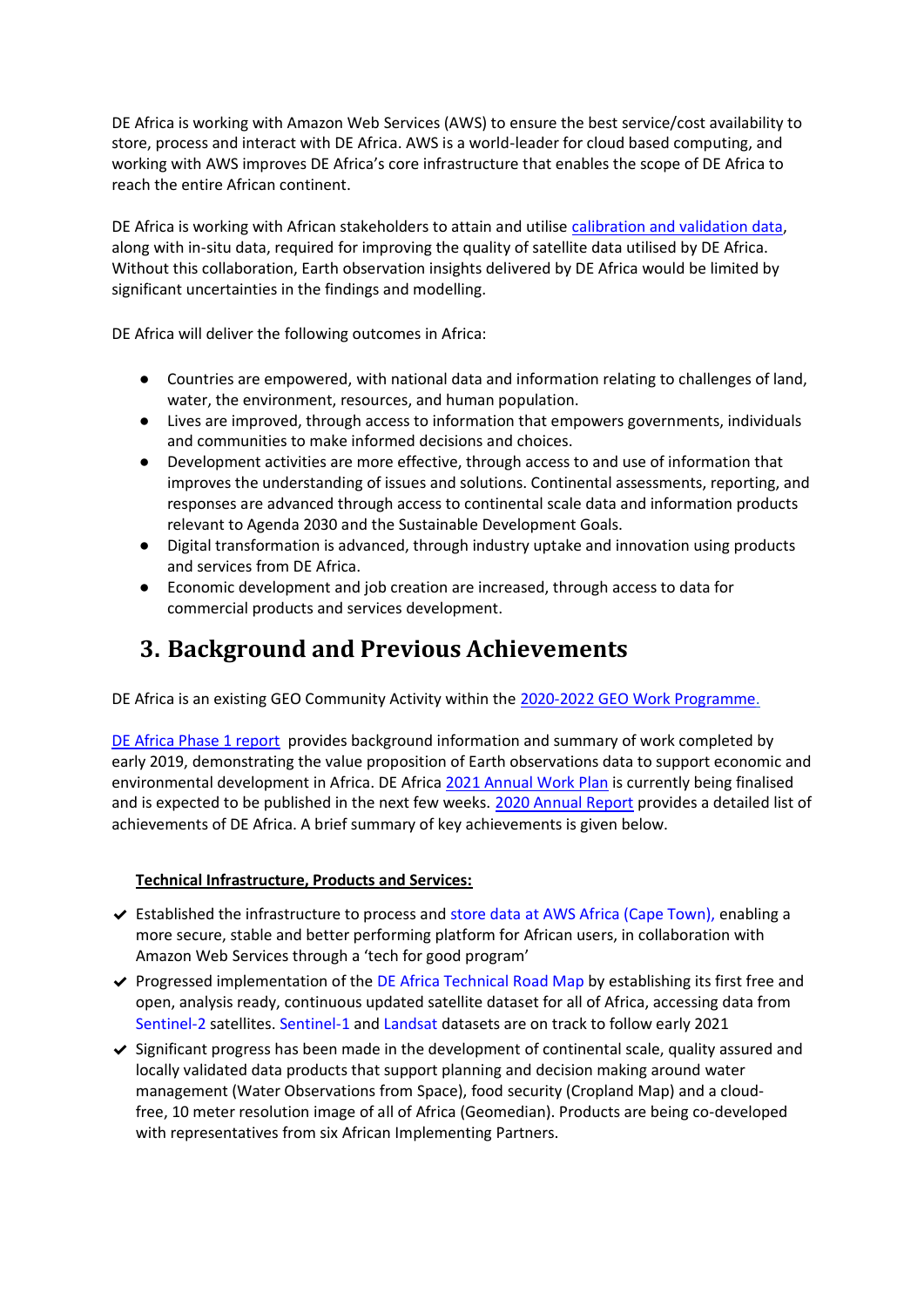- $\vee$  Products and services are available through a range of [DE Africa platform interfaces](https://www.digitalearthafrica.org/platform-resources/platform) ensuring ease of access to a diverse range of users, from those with no technical expertise, to a highly qualified systems developer who can access live code to create and share their own products.
- ✔ For the first time in Africa, DE Africa is on track to routinely process Copernicus [Sentinel-1](https://www.digitalearthafrica.org/platform-resources/analysis-ready-data/sentinel-1) **radar data** for the entire continent by early 2021. Radar satellite imagery is important for Africa as it is not affected by cloud cover. The dataset spans back to 2017 and will be updated every 12 days, totaling approximately 50,000 scenes every year.
- ✔ Work has also progressed towards the routine processing o[f United States Geological Survey](https://www.usgs.gov/core-science-systems/nli/landsat)  [\(USGS\)](https://www.usgs.gov/core-science-systems/nli/landsat) [Landsat](https://www.digitalearthafrica.org/platform-resources/analysis-ready-data/landsat) **[5, 7 and 8](https://www.usgs.gov/core-science-systems/nli/landsat)** data for all of Africa, expected to be operational in 2021.

#### **DE Africa Platform Services:**

- $\vee$  In 2020 DE Africa implemented the following services, accessible through multiple pathways, enabling use by a diverse range of people, from those with no technical expertise, to a highly qualified systems developer who can access live code to create and share their own products.
	- [DE Africa Map](https://maps.digitalearth.africa/) a website for map-based access to spatial data providing easy access to DE Africa decision ready data for non-technical users.
	- [DE Africa Sandbox](https://sandbox.digitalearth.africa/hub/login) a cloud based user computational platform that provides advanced users with access to data and analysis tools, for regional scale analysis. About 300 users registered to use this service in 2020, which has grown significantly since.
	- [Africa GeoPortal](https://www.africageoportal.com/) (Esri) web GIS and geodatabase management application supplying DE Africa data.

#### **Growing User Demand and Uptake:**

- ◆ Completed the World Economic Forum (WEF) analysis of the potential economic value of Digital [Earth Africa products.](https://www.weforum.org/reports/unlocking-the-potential-of-earth-observation-to-address-africa-s-critical-challenges)
- ✔ Transitioned 45 African Regional Data Cube (ARDC) users from 6 countries to the DE Africa platform following a self-paced [six-week training program](https://training.digitalearthafrica.org/en/latest/) and successfully [decommissioned the](https://www.digitalearthafrica.org/media-center/news/thank-you-africa-regional-data-cube)  [African Regional Data Cube.](https://www.digitalearthafrica.org/media-center/news/thank-you-africa-regional-data-cube)
- $\vee$  Held a webinar on [Capacity Development,](https://youtu.be/bgp_CM9ukuA) including a panel discussion consisting of representatives from RCMRD, Observatory Sahara Sahel (OSS), AGRHYMET and AFRIGIST. There were **94 attendees, with representation from 19 African countries.**
- ◆ Delivered [6-week self-directed training program](https://training.digitalearthafrica.org/en/latest/) to support new users engage effectively with DE Africa data and products. The training material is available online for all to access, opening the way to a larger scale in-country capacity development program with DE Africa Implementing Partners in Africa
- $\vee$  Providing weekly live sessions, and tailored user communication and responsive support, for example via WhatsApp discussion groups, to active DE Africa platform users. This is supporting user engagement with DE Africa products to address real-world development challenges.

#### **Gender Equality, Diversity and Social Inclusion:**

↓ In 2020 DE Africa developed its first [Gender Equality, Diversity and Inclusion \(GEDSI\) Strategy,](https://www.digitalearthafrica.org/sites/default/files/downloads/DE%20Africa%20GEDSI%20Strategy.pdf) which gives effect to its Guiding Principle to be an exemplar of diversity and inclusiveness.

#### **Partnerships and Outreach:**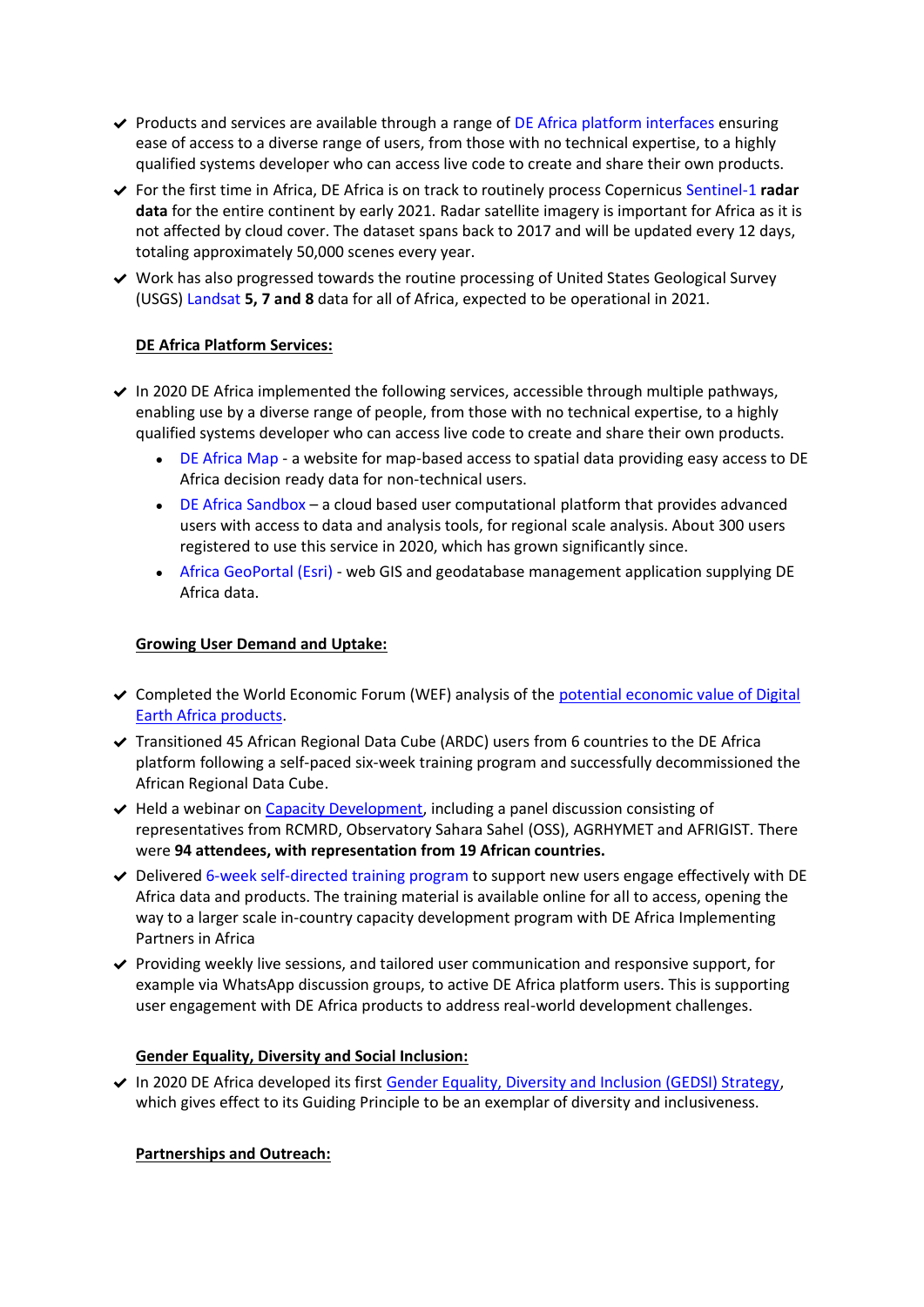- ✔ In 2020, the [Communication Strategy](https://www.digitalearthafrica.org/sites/default/files/DE%20Africa_Communication%20Strategy_2019-2022.pdf) was deployed to support and enable Digital Earth Africa's Program objectives. DE Africa has strengthened engagement with the Earth observation and development community across Africa, enhancing awareness and profile, and creating opportunities for alignment and collaboration.
- $\vee$  Established over 17 technical, strategic and delivery partnerships with national, regional, and international organisations.
- $\vee$  DE Africa has featured in 12 externally authored articles in 2020; established a [new blog section](https://www.digitalearthafrica.org/media-center/blog) on its website to promote articles authored by experts.
- $\vee$  DE Africa has participated in over 16 major conferences, events and webinars, has over 2000 Twitter followers, and has had over 9000 unique web views since May 2020.

#### **Institutional Foundations:**

- ✔ Convened 3 Technical Advisory Committee meetings to continue to build awareness, buy-in, and African based ownership of the program. Developed and endorsed the nine institutional strategies and policies
- ✔ Successful recruitment of Africa based staff, [Dr Kenneth Mubea](https://www.digitalearthafrica.org/media-center/news/meet-kenneth-our-new-user-engagement-manager) (User Engagement Manager, Kenya) and [Edward Boamah](https://www.digitalearthafrica.org/media-center/news/meet-edward-our-new-technical-manager) (Technical Manager, Ghana), who are facilitating greater contextualised and locally relevant engagement.
- $\vee$  Signed agreement with GEO as a trust fund manager, to support ongoing African based human resource and project support.
- ✔ Engaged an independent African based selection panel to undertake a comprehensive review of four proposals received by an interested party to host the DE Africa Program Management Office.

#### **Challenges and Lessons Learned**

2020 has been a challenging year for everyone in many different ways. Despite the limitations, restrictions and setbacks that have come with the COVID-19 pandemic, DE Africa has shown remarkable flexibility and resilience to continue roll out of the 'establishment' Phase II program. Where we have experienced challenges, the program has adapted and found new ways of working or applied new strategies to deliver outcomes.

For example, progress towards establishing the institutional host has been slower than expected and faced some setbacks. In response we have pivoted our approach and adopted a more flexible dispersed model which facilitates the networks, reach and capacity of regional partners across Africa. Reflecting on 2020, we have gained significant experience and learned lessons along the way:

- Building awareness and professional relationships with and across the Africa user community is key to growth in uptake and application. Through this establishment phase we need to continue to provide consistent, timely, responsive and clear advice, information and support. Notwithstanding continuing COVID-19 travel restrictions, DE Africa needs to continue to build local networks. Accelerated growth in the Africa based team will assist with this.
- We need to continue to sharpen our communications about what DE Africa is and how it can benefit the governments, industry and people of Africa. African decision makers want to know how DE Africa is of benefit to the communities they work for – it is incumbent upon the program to define and communicate the potential value and benefits.
- We have proven the technical feasibility of DE Africa and made significant progress in establishing the technical platform, but we must turn focus to growing and better understanding the various applications, impacts and benefits.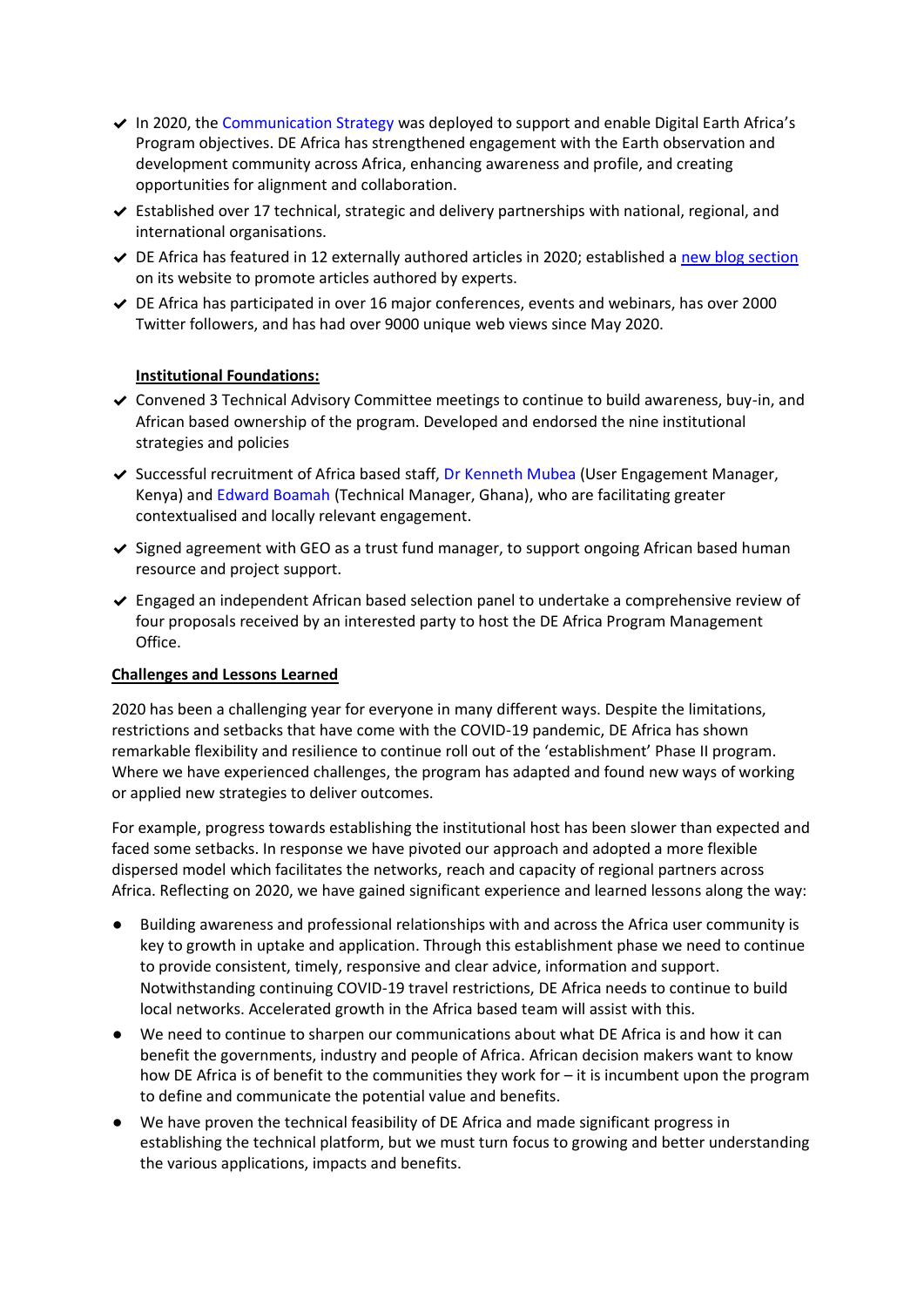## **4. Relationship to GEO Engagement Priorities and to other Work Programme Activities**

With a land area of over 30 million square kilometers, DE Africa will be the world's largest open data cube to provide insights into a range of issues including flooding, drought, soil, coastal erosion, agriculture, forests, land use and change, water availability and quality, and changes to human settlements. In particular, the use of EO within Africa will be directly relevant to SDGs 2 (zero hunger), 6 (clean water and sanitation), 9 (industry, innovation and infrastructure), 11 (sustainable cities and communities), 13 (climate action), 14 (life below water) and 15 (life on land).

Table 2. DE Africa contribution to the SDGs (from [WEF report 2021\)](https://www.weforum.org/reports/unlocking-the-potential-of-earth-observation-to-address-africa-s-critical-challenges).



Farmers can monitor their land vegetation to improve outlooks on crop production, ensure the anticipation of food volumes are accurate and identify potential food shortages early.



Communities can better understand changes of water extent and quality in dams, wetlands, rivers and other water bodies due to floods and droughts to improve their water management.



Companies, small business and entrepreneurs will have access to analysisready EO data to develop new applications, many of which are yet to be realised.



City planners can track the movement of people based on land settlement changes over time to understand where urbanisation is occurring.



Countries can measure and monitor the environment to develop and implement climate adaptation and mitigation plans.



Communities can monitor water quality and assess the conditions and impact on marine life to improve inshore management.



Countries can monitor, track and report on forest cover for more sustainable forest management.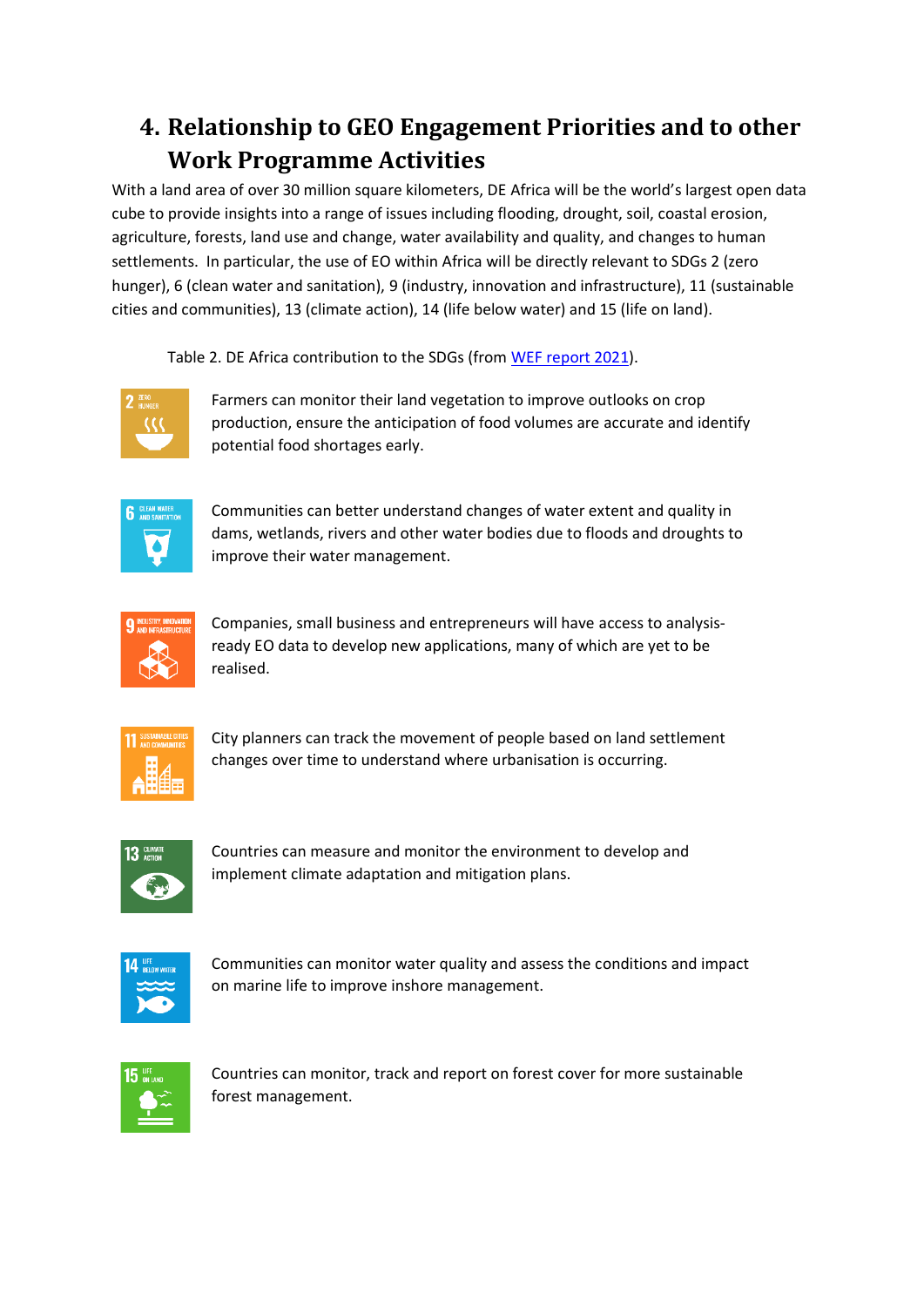Table 3. DE Africa relationship with the 2020-2022 GEO Work Programme.

| <b>GEO Work</b><br>Program                          | <b>Current</b><br><b>Status</b> | <b>DE Africa Contribution</b>                                                                                                                                                                                                                                                                                                                                                                                             |
|-----------------------------------------------------|---------------------------------|---------------------------------------------------------------------------------------------------------------------------------------------------------------------------------------------------------------------------------------------------------------------------------------------------------------------------------------------------------------------------------------------------------------------------|
| <b>GEO-Secretariat</b>                              | Relationship<br>established     | Agreement in place with GEO for trust fund management. The<br>fund will provide ongoing African based human resource and<br>project support for 2021 and beyond.                                                                                                                                                                                                                                                          |
| <b>GEOGLAM</b>                                      | Relationship<br>established     | Held meetings with the GEOGLAM team. DE Africa<br>Implementing Partners are using the Platform to generate<br>crop map, including collection of field data to train the<br>algorithm and validation of final outputs. This data then<br>becomes an essential input to the GEOGLAM crop modelling<br>and reporting in Africa.                                                                                              |
| <b>AFRIGEO</b>                                      | Relationship<br>established     | AFRIGEO, as a member of the DE Africa Technical Advisory<br>Committee, contributing to the work program and guiding it to<br>ensure AFRIGEO stakeholders are fully aware and make use<br>of the DE Africa resources to achieve objectives of mutual<br>interest.                                                                                                                                                          |
| <b>GFOI</b>                                         | Relationship<br>established     | Both GFOI and DE Africa are funded by the Australian<br>government in support of global action on climate change and<br>the Paris Agreement. We will be working closely to maximize<br>mutual benefits from these two initiatives.                                                                                                                                                                                        |
| <b>GEO-Wetlands</b>                                 | Connection to<br>be established | Australian scientists in collaboration with the international<br>researchers have developed algorithms using open data cube<br>technology which will be implemented on DE Africa Platform,<br>in collaboration with the west African countries, who have<br>expressed interest. Outputs from DE Africa will contribute to<br>the global wetlands monitoring and the International<br>Partnerships for Blue Carbon (IPBC). |
| <b>GEO</b> Essential<br>Variables                   | Connection to<br>be established | Continental scale, high resolution thematic outputs such as<br>water observations from space, water summary, crop map,<br>fractional cover, etc., produced and validated by African<br>agencies will become input variables to continental and global<br>models related to water, ecosystem and carbon accounts.                                                                                                          |
| <b>GEO Land</b><br>Degradation<br><b>Neutrality</b> | Connection to<br>be established | Continental scale, high resolution thematic outputs such as<br>fractional cover, water observations, crop maps, etc.,<br>produced and validated by African agencies will become<br>inputs to continental and global models related to land<br>degradation.                                                                                                                                                                |
| <b>GEO BON</b>                                      | Connection to<br>be established | DE Africa provides continental scale, interoperable, validated<br>thematic inputs (Essential Variables), useful to the GEO BON<br>user community.                                                                                                                                                                                                                                                                         |

## **5. Stakeholder Engagement and Capacity Building**

Partnerships and collaborations underpin the successful deployment of DE Africa. Stakeholder engagement is undertaken through a range of activities and strategies specifically tailored, such as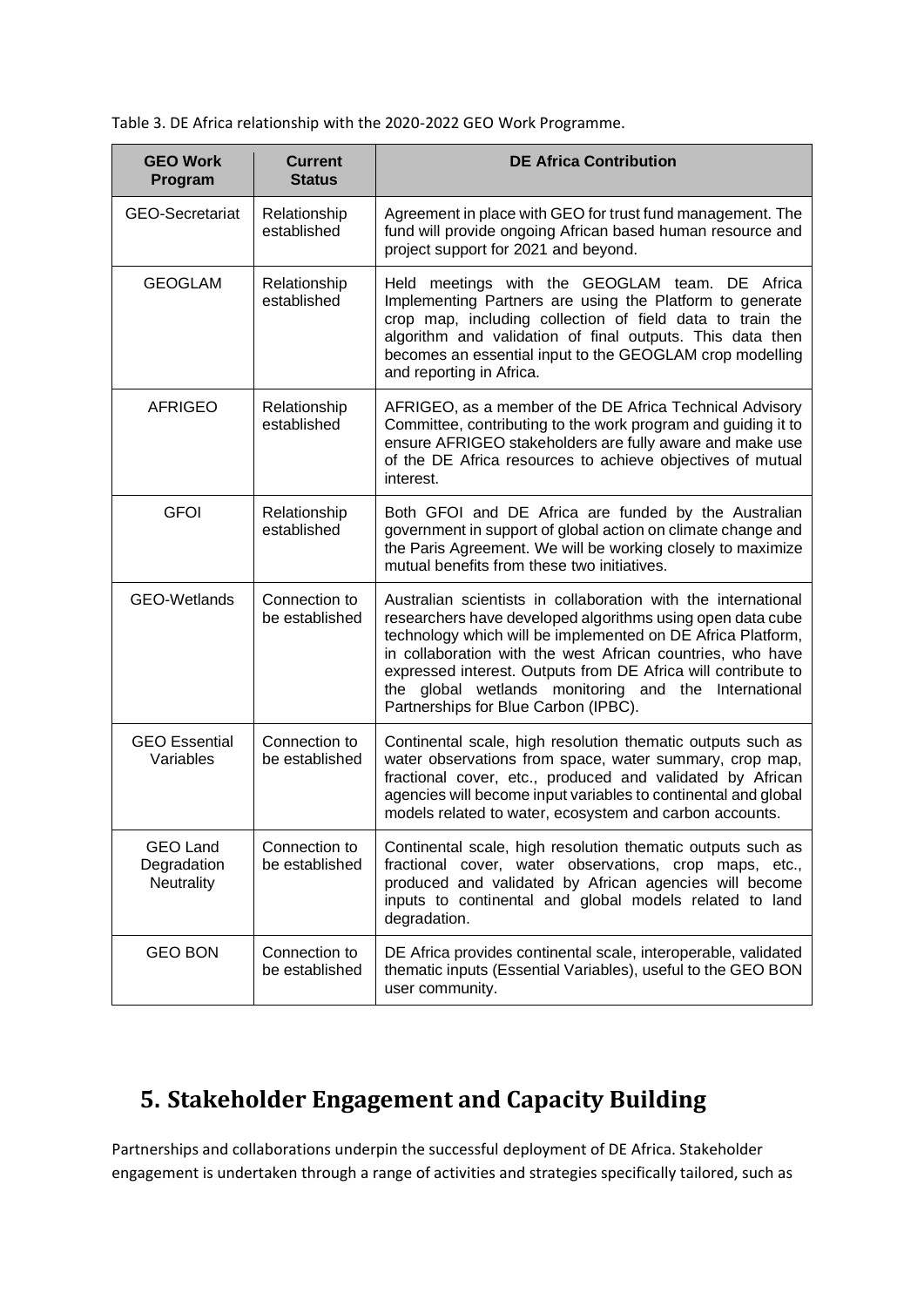[Communication Strategy,](https://www.digitalearthafrica.org/sites/default/files/downloads/DE%20Africa_Communication%20Strategy_2019-2022.pdf) [Partnership Strategy,](https://www.digitalearthafrica.org/sites/default/files/downloads/DE%20Africa_Partnership%20Strategy.pdf) [Alignment Strategy,](https://www.digitalearthafrica.org/sites/default/files/downloads/DE%20Africa_Alignment%20Strategy.pdf) [Data Validation Strategy,](https://www.digitalearthafrica.org/sites/default/files/downloads/DE%20Africa%20Validation%20Strategy_draft.pdf) and [Gender Equality, Diversity and Social Inclusion Strategy.](https://www.digitalearthafrica.org/sites/default/files/downloads/DE%20Africa%20GEDSI%20Strategy.pdf) DE Africa stakeholders can be grouped into the following categories:

- A. **Implementing Partners:** As part of a distributed operational model, established African agencies listed in Table 1, will be implementing DE Africa work programs including product development, and capacity development, to support country specific needs.
- B. **Technical Partners:** Such as Amazon, ESRI, etc., will be providing in-kind contributions and capacity development to enable better use of DE Africa products and services.
- C. **Aligned Partners:** DE Africa is developing collaborations with the existing programs in Africa providing specialist services such as International Water Management Institute (IWMI), SERVIR, etc. This will not only avoid duplication of effort, but most importantly adds value to the existing programs by providing additional services, compute resources, analysis ready datasets with easy access to users in Africa.
- D. **Industry partners:** DE Africa is working with Frontier SI to identify industry partners based in Africa who can develop innovative, value-added solutions to private and public sector clients in the region.

DE Africa is an open data infrastructure and program that serves geospatial products and services for the entire continent. The approach creates opportunities for users from over 50 countries, and across all sectors, to leverage and create value from Earth observation data. User engagement is starting to occur across sectors and across a range of user types from remote sensing scientists and developers to government officials, journalists and the lay person. As such a holistic capacity development program is being developed to empower this user base.

DE Africa capacity building is guided by the [Capacity Development Strategy,](https://www.digitalearthafrica.org/sites/default/files/downloads/DE%20Africa_Capacity%20Development%20Strategy.pdf) developed and endorsed by the Technical Advisory Committee (TAC) in February 2020. DE Africa has partnered with [ITC](https://www.itc.nl/) to develop and implement the capacity building Strategy.

The Strategy aims at guiding the roll-out of the DE Africa program, supported by pre-defined principles and a CD operational framework consisting of a set of strategic pathways to achieve impact. As identified during the workshop in March 2020 in Pretoria, several strategic pathways (Table 4) were identified and prioritized as the core activities to deliver. Implementation is driven by co-design where partner organisations assist in the delivery of fit-for-purpose capacity building activities. Train-thetrainers is the core pathway for the CD strategy and this will be delivered through partner institutions in Africa with the specific mandate to support this work.

Table 4. Key Strategic Pathways to roll out capacity building activities in Africa

| <b>STRATEGIC</b> | <b>INPUT</b> | <b>ACTIVITIES</b> | <b>OUTPUTS</b> | <b>OUTCOMES</b> |
|------------------|--------------|-------------------|----------------|-----------------|
| <b>PATHWAY</b>   |              |                   |                |                 |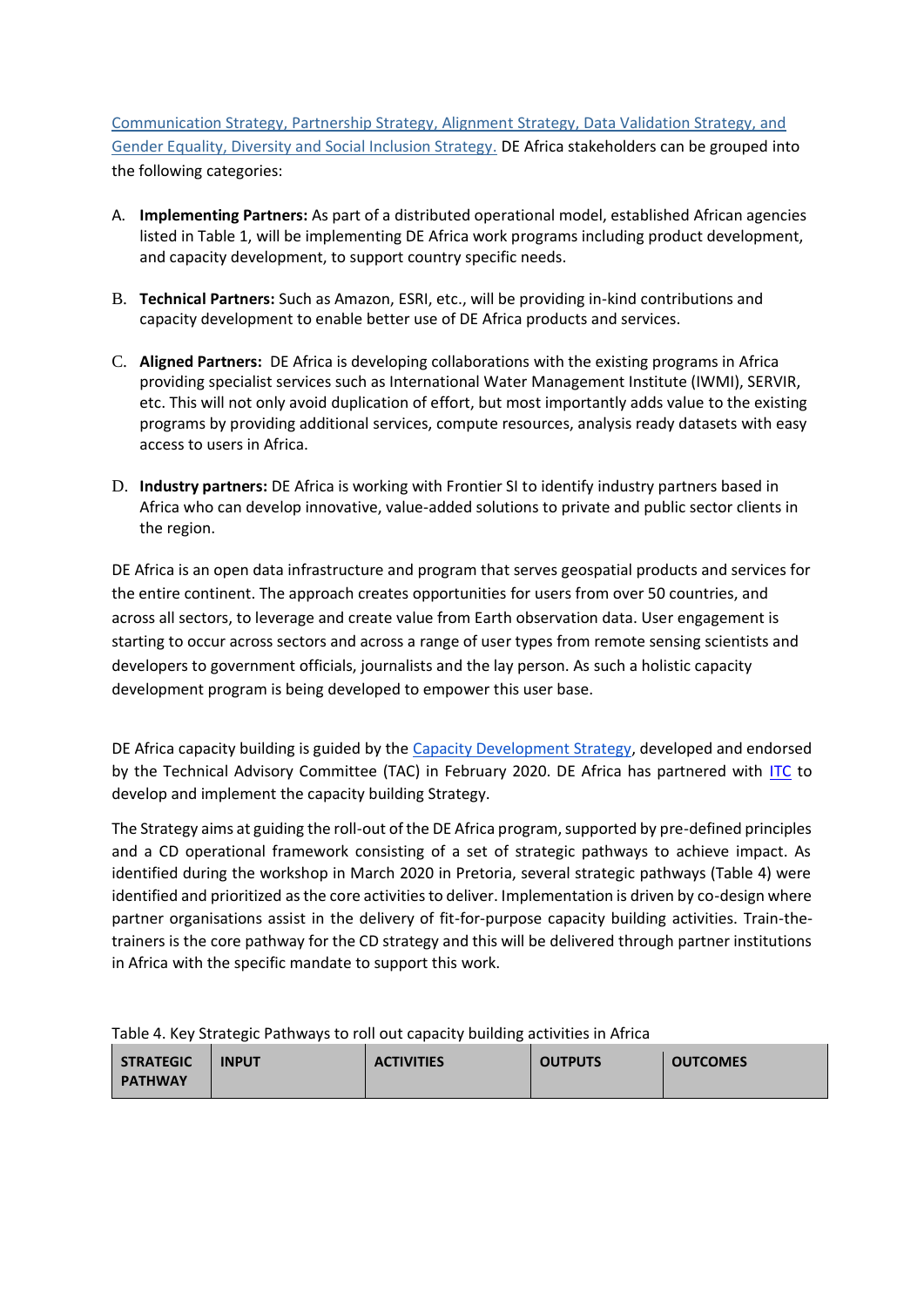| <b>Training of</b><br><b>Trainers</b>                             | Methodology for<br>organisational and<br>individual needs<br>assessment<br><b>Technical and</b><br>didactic /pedagogic<br>expertise (DEA<br>Office, GA, partners) | Organisational and<br>individual needs<br>assessment<br>Development of a ToT<br>curriculum /<br>Development of<br>didactic materials                                        | Staff of<br>Implementing<br>Partners &<br>Regional Official<br>Statistics Offices,<br>trained                                            | Regional centers<br>strengthened to design<br>& deliver targeted<br>training to national<br>institutions                                                |
|-------------------------------------------------------------------|-------------------------------------------------------------------------------------------------------------------------------------------------------------------|-----------------------------------------------------------------------------------------------------------------------------------------------------------------------------|------------------------------------------------------------------------------------------------------------------------------------------|---------------------------------------------------------------------------------------------------------------------------------------------------------|
| <b>Training of</b><br>end-users                                   | <b>Expertise from</b><br>regional centers,<br>knowledge institutes,<br>Overview of existing<br>training<br>opportunities                                          | Development of<br>training modules in<br>different delivery<br>formats                                                                                                      | Proper uptake of<br>DE Africa data<br>products and<br>tools for decision-<br>making, policy<br>and action                                | National public and<br>private institutions<br>strengthened                                                                                             |
| <b>Awareness</b><br><b>Training</b>                               | Expertise from DE<br>Africa, GA,<br>Thunderbird,<br>Governing Board and<br><b>TAC</b>                                                                             | Providing decision-<br>makers with<br>information and tools<br>needed for the<br>implementation of the<br>DEA program at the<br>continental, regional<br>and national level | Decision- and<br>policy makers<br>aware of the<br>benefits of the DE<br>Africa data<br>products for<br>proper decision<br>making         | Uptake of the DE<br>Africa program,<br>analysis ready data set<br>and applications by<br>decision- and policy<br>makers of pre-selected<br>institutions |
| <b>Alignment</b><br>with GEO                                      | Expertise from DE<br>Africa, secondment<br>at GEO.<br><b>Expertise from GEO</b><br>flagships and<br><b>Initiatives</b>                                            | Identification of user<br>cases and case studies<br>Development of<br>applications and tools                                                                                | User cases and<br>applications<br>adopted by GEO<br>flagships and<br>Initiatives                                                         | Better use of ARD in<br>monitoring focus areas<br>of the GEO flagships<br>and Initiatives                                                               |
| Innovation<br>and<br>entrepreneu<br>rship                         | Expertise from DE<br>Africa,<br><b>Expertise from</b><br>renowned private<br>companies,<br>incubators and<br>innovation hubs                                      | Provide small<br>businesses and<br>industry to more<br>readily access satellite<br>data and knowledge to<br>innovate and create<br>new products and<br>services             | Private sector<br>strengthened and<br>new businesses<br>established using<br>EO data and ARD<br>for service<br>provision                 | Creation of new jobs in<br>the GEO field                                                                                                                |
| On the job<br>coaching                                            | <b>Expertise of DE Africa</b>                                                                                                                                     | Provide on-the-job<br>coaching to ensure<br>uptake of data<br>products                                                                                                      | Use of data<br>products for<br>decision- & policy<br>making                                                                              | Regional, national<br>public and private<br>institutions<br>strengthened                                                                                |
| <b>Alignment</b><br>with other<br>platforms<br>and<br>initiatives | DEA secondment at<br>GEO<br>DEA GB and TAC                                                                                                                        | Sharing of<br>technologies,<br>expertise, data sets,<br>tools and applications<br>with other platforms<br>and initiatives                                                   | Alignment with<br>other platforms,<br>initiatives,<br>projects,<br>implemented at<br>the subnational,<br>national and<br>regional levels | Reduction of required<br>financial resources<br>Increase of available<br>data sets                                                                      |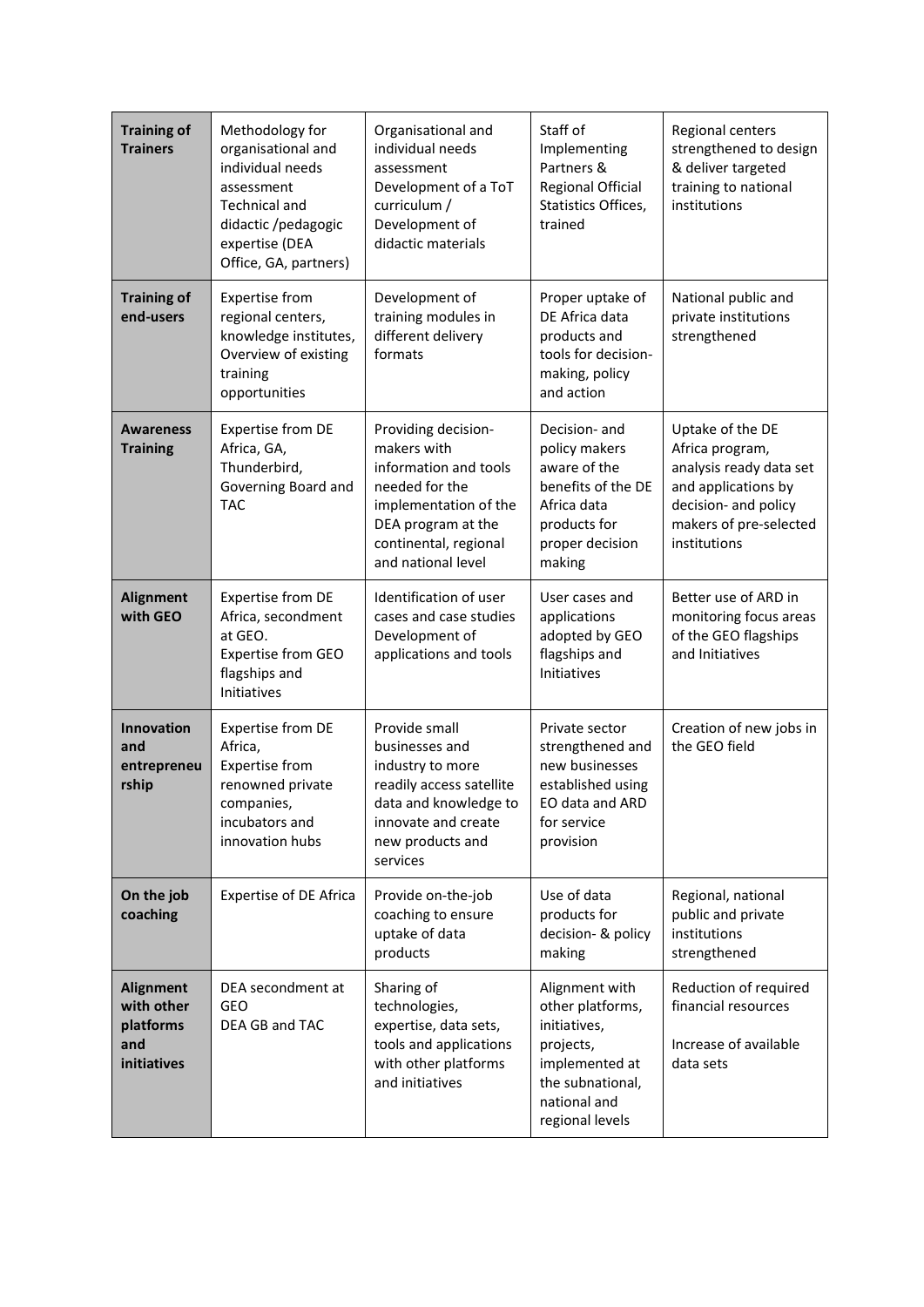| Community<br>of Practice | DEA office<br>DEA Stakeholder<br>Community | Establishing a CoP and<br>sharing platform on<br>products, tools,<br>experiences,<br>showcases, case<br>studies | Continuous<br>learning at<br>organization level | Partner organisations<br>strengthened |
|--------------------------|--------------------------------------------|-----------------------------------------------------------------------------------------------------------------|-------------------------------------------------|---------------------------------------|
|--------------------------|--------------------------------------------|-----------------------------------------------------------------------------------------------------------------|-------------------------------------------------|---------------------------------------|

To date, the following activities have been implemented through the DE Africa capacity building strategy.

- Co-design a 6-week DE Africa user training course, now available for anyone to access. The course was first used to transition users from the pilot Africa Regional Data Cube (ARDC).
- Transition of all users to the DE Africa Platform.
- Growth in users from  $\sim$  10, to over 500, during the second year of the program.
- Evidence of capacity development impact, with emergence of champion users and independent development of use-cases.
- Six Implementation Partners engaged, and their training support needs established.
- Over 300 registered Sandbox Users, 20 + Notebooks, and over 4 'use cases' demonstrating applicability to real-world development challenges.

### **6. Governance**

A governance framework has been established for DE Africa inclusive of a Governing Board, Technical Advisory Committee and Stakeholder Community Group [\(https://www.digitalearthafrica.org/about-us/governance\)](https://www.digitalearthafrica.org/about-us/governance).

The [Technical Advisory Committee \(TAC\)](https://www.digitalearthafrica.org/about-us/governance/technical-advisory-committee) is well established in driving the work program to achieve the program objectives. The TAC has convened seven times to March 2021. The Governing Board is still in development with plans for launching the Board in the second quarter of 2021.

The role and memberships of the Governing Board and the TAC memberships is below:

#### **Governing Board**

The Governing Board will provide strategic guidance, oversight and accountability to ensure successful achievement of the mission and vision of DE Africa. It will meet twice a year. Board members will be at a high level and will serve as Champions for the program. Inaugural Board Members include GEO, the World Economic Forum and the Africa Union Commission with high level representatives from the government of Rwanda, Tanzania, and Geoscience Australia.

#### **Technical Advisory Committee**

The Technical Advisory Committee (TAC) brings together subject-matter-experts who can provide rigorous and practical guidance on the overall technical program for DE Africa, including user needs and alignment with other programs across Africa. Its members are experts and practitioners who provide guidance on how DE Africa data can be applied across a broad range of sectors. The TAC currently has 18 members drawn from across Africa and the broader international community. The TAC is co-chaired by members from African institutes. [TAC members can be found here.](https://www.digitalearthafrica.org/about-us/governance/technical-advisory-committee)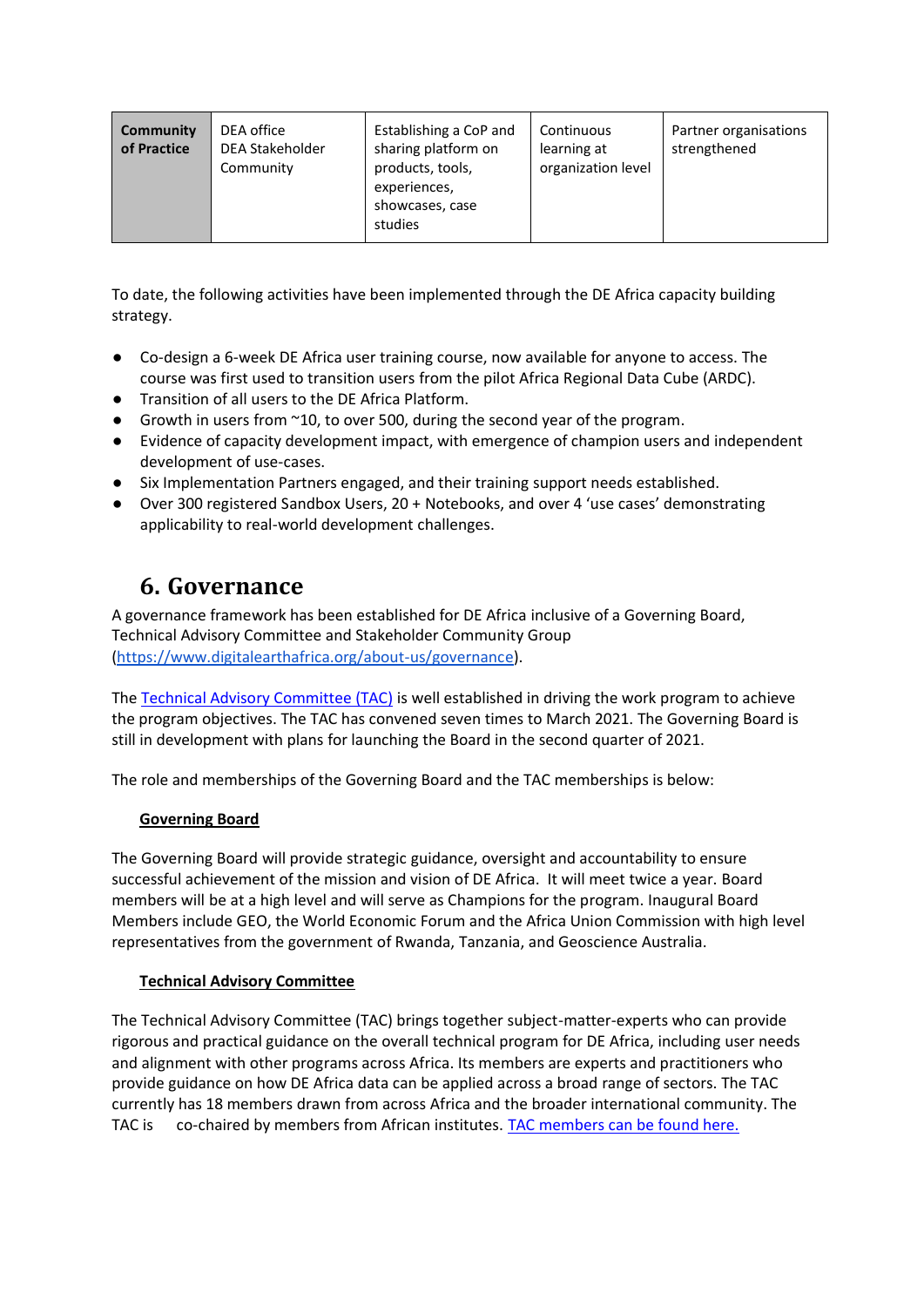#### **Project Management Office (PMO)**

A Project Management Office (PMO) is being established in Africa to transition operations and management of DE Africa going forward. Following a successful request for proposals process, we are currently negotiating contract with the successful applicant. The contract schedule includes a plan for transitioning the PMO to Africa and ensuring it is fully staffed within the next 6-12 months.

#### **Monitoring and evaluation activities**

DE Africa [Monitoring, Evaluation and Learning \(MEL\) Framework](https://www.digitalearthafrica.org/about-us/program-planning/investment-logic-and-status-updates) has been developed to guide the collection, evaluation and use of data and information about DE Africa Phase II progress and results. The Framework:

- Describes the Phase II Investment Logic, including its Long-Term Goal, End of Phase Outcomes, Intermediate and Immediate Outcomes
- Defines the indicators and milestones that will be used to understand progress towards expected Outcomes
- Documents key data collection methodologies
- Describes the approach to evaluation, learning and adaptive management
- Details reporting requirements

The MEL Framework provides an overarching summary and is supported by a suite of documents that provide operational level detail.

#### **Risk management**

There are a range of risks associated with the delivery of Digital Earth Africa including a number of assumptions about how the project will work, and the context in which it will be delivered. A detailed Risk Management and Assumptions Monitoring Plan has been developed which identifies key risks and assumptions and sets out mitigation strategies and continued monitoring of these through the implementation of Digital Earth Africa Phase II. High level summary of risks and mitigation strategies are discussed below.

| <b>Risk</b> | <b>Description of Risk</b>                                                                                                                  | <b>Risk Management Strategy</b>                                                                                                                                                                                            |
|-------------|---------------------------------------------------------------------------------------------------------------------------------------------|----------------------------------------------------------------------------------------------------------------------------------------------------------------------------------------------------------------------------|
| Funding     | Not securing adequate funding to<br>support DE Africa beyond Phase II<br>(the Establishment Phase).                                         | Sustainability plan addressing funding<br>requirements aligned with DE Africa's<br>vision and mission, has been developed<br>and is monitored by senior<br>management.<br>Monitoring and reporting of monthly<br>expenses. |
| Delivery    | Transition of technical and<br>management functions to Africa<br>delayed or not effective in achieving<br>the DE Africa vision and mission. | Quarterly monitoring and reporting of<br>achievements and issues, Results<br>Frameworks, ongoing evaluation of<br>services in line with the MEL strategy as                                                                |

| Table 5. DE Africa program risks and mitigation strategies |  |  |  |
|------------------------------------------------------------|--|--|--|
|------------------------------------------------------------|--|--|--|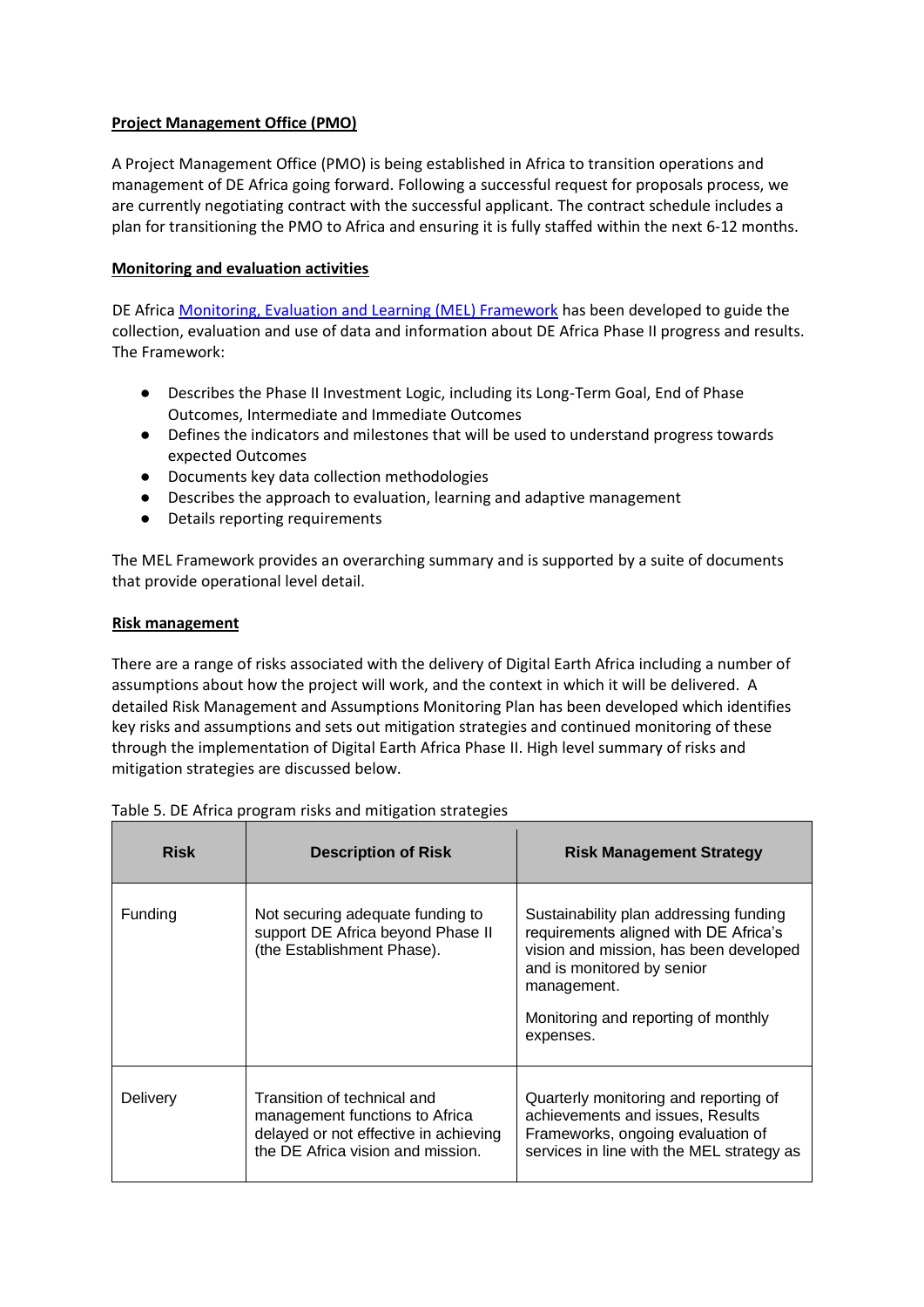|                           |                                                                                                                                                                    | part of the governance program.                                                                                                                                                                                                      |
|---------------------------|--------------------------------------------------------------------------------------------------------------------------------------------------------------------|--------------------------------------------------------------------------------------------------------------------------------------------------------------------------------------------------------------------------------------|
| <b>User Capacity</b>      | Capacity building efforts do not<br>result in long-term and valuable<br>capacity for EO uptake and<br>application.                                                 | Capacity Building strategy will focus on<br>describing sustainable and effective<br>strategies, with necessary interventions<br>where required.                                                                                      |
| Stakeholder<br>engagement | Difficulty achieving meaningful<br>engagement with stakeholders<br>including private sector, benefits of<br>DE Africa products and services not<br>fully realised. | Regular review of Results Framework<br>will bring attention to strategic<br>engagement priorities. Executive<br>Director job description will include<br>focus on strategic engagement, with<br>further inputs from governance team. |
| Global<br>pandemic        | Remote working arrangements not<br>fully effective in building good<br>working relations.                                                                          | Africa based staff to focus on<br>relationships, effective use of digital<br>connectivity tools, explore opportunities<br>for in-person meetings where<br>applicable.                                                                |
| Communications            | Communication strategies do not<br>result in sufficient awareness,<br>understanding and profile.                                                                   | User surveys and stakeholder feedback,<br>review and update communication<br>strategies that are not effective, engage<br>Implementing Partners to reach out to<br>regional groups, etc.                                             |

## **7. Resources**

Summary of the estimated resources required to implement the proposed activities for the 2020- 2022 period, including financial, in-kind participation, and other in-kind resources are listed below.

The '**Establishment Phase II**' of DE Africa (2019 – 2022) aims to establish DE Africa as an African based and managed operational platform. This phase of the program is funded by the Australian Government Department of Foreign Affairs and Trade (DFAT) (\$9M AUD), and The Helmsley Charitable Trust (\$10M USD).

In addition, DE Africa activities to date have leveraged **in-kind contributions** from across the African continent and internationally, drawing other investments to support and align with the program and laying the groundwork for further investment in the program. Partner investment in the program to date includes:

- Amazon Web Services Sustainability Initiative is hosting 4 Petabytes of Landsat and Sentinel satellite data under its Public Dataset Program, at no cost to DE Africa
- Esri have contributed the Africa Geoportal site. This site allows a wider range of users to work with DE Africa data, using free-on-line tools
- US Geological Survey expedited the upgrade of provisional Landsat data for Africa to the DE Africa program
- University of Twente (ITC) co-funded the Capacity Development Strategy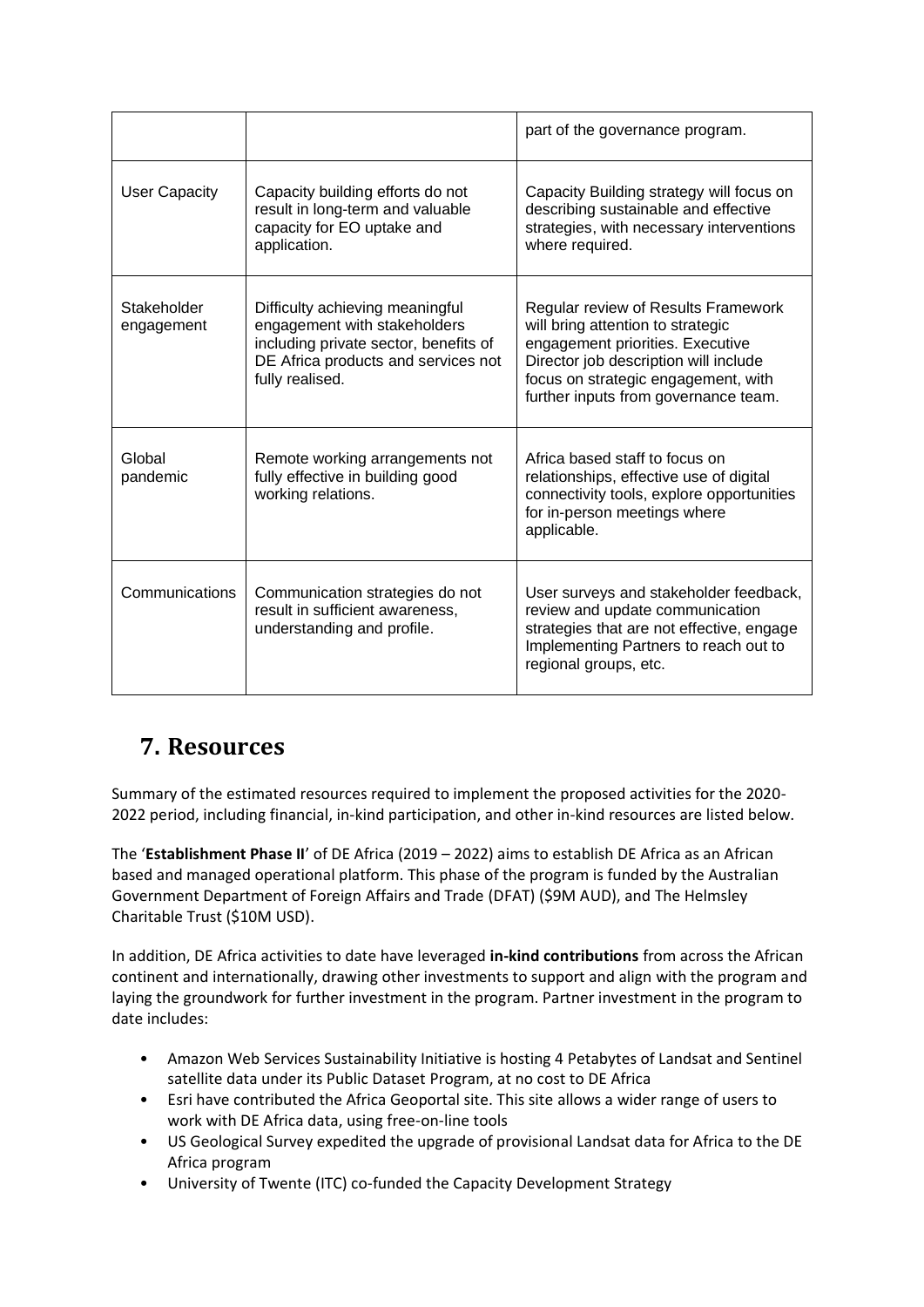- South African National Space Agency (SANSA) hosted the 4th Technical Advisory Committee Meeting
- Additional interested groups who have already expressed an interest in future close future alignment with DE Africa include:
- The International Water Management Institute (IWMI) has been funded through Helmsley to deploy modelling tools on DE Africa

**Future funding** – we are working with GEO and other partners to explore future funding options. Recently we engaged a consultant to undertake a detailed analysis of economic value of analysis ready data. This report is due by September 2021. Also, another report is in the pipeline, due by July 2021, to identify potential investors likely to fund this initiative beyond 2022. A sustainable funding strategy will continue to develop further mutually beneficial partnerships with a broad range of organisations and programs whose objectives and interests intersect with our own. These partnerships will further enhance DE Africa's ability to leverage additional funds and other cocontributions, expanding the program scale and scope with increased benefits to Africa. This will ensure DE Africa is sustained as an on-going, African-based and African-led capability responsive to the information needs and priorities of the African continent.

#### **Commercial sector engagement**

Digital Earth Africa has partnered with [FrontierSI,](https://frontiersi.com.au/) [COOi Studios](https://www.cooistudios.com/) an[d NGIS](https://ngis.com.au/) to undertake Industry Engagement Study in Africa. DE Africa's [Industry Engagement Study](https://www.digitalearthafrica.org/media-center/blog/digital-earth-africa-frontiersi-cooi-studios-and-ngis-announce-partnership) will provide vital insight into how African industry is engaging with satellite imagery, with a particular focus on African organisations that are working towards improving food security for the continent. The study will connect with both small businesses and larger-scale organisations who are using Earth observation data to identify the drivers and barriers surrounding the use of satellite imagery in the private sector. It will also seek out organisations that might benefit from incorporating EO into their practices. This report is due in June 2021.

## **8. Technical Synopsis**

The [DE Africa Technical Roadmap](https://www.digitalearthafrica.org/about-us/program-planning/technical-roadmap) describes the technical work program in detail. This document outlines Input Datasets, the DE Africa Platform, and Services that will be utilised or produced. Each component can be related to the ODC workflow to ultimately develop Earth observation insights for decision-making.

CEOS Analysis Ready Data for Land (CARD4L) are Earth observation data that have been processed to a minimum set of requirements and organised into a form that allows immediate analysis with a minimum of additional user effort and interoperability both through time and space and with other datasets. DE Africa will host CARD4L-compliant datasets. Landsat Collection-2 Surface Reflectance is providing the fundamental starting point for DE Africa and is expected to be the basis for the majority of the information products and services likely to be developed. Other crucial data sources are Sentinel-2, which provides more frequent and higher spatial resolution observations from 2015 onwards, and Sentinel-1, a radar mission of particular importance in areas where there is persistent cloud cover.

Ensuring CARD4L-compliance is essential to the Sustainability of DE Africa. DE Africa will work with satellite operators and encourage their efforts to routinely observe Africa, and to operational produce CARD4L-compliant data. This improves the sustainability of the DE Africa Program by removing the burden to produce and maintain bespoke approaches to data processing. It also ensures datasets are processed consistently to a high quality across Africa and are compatible with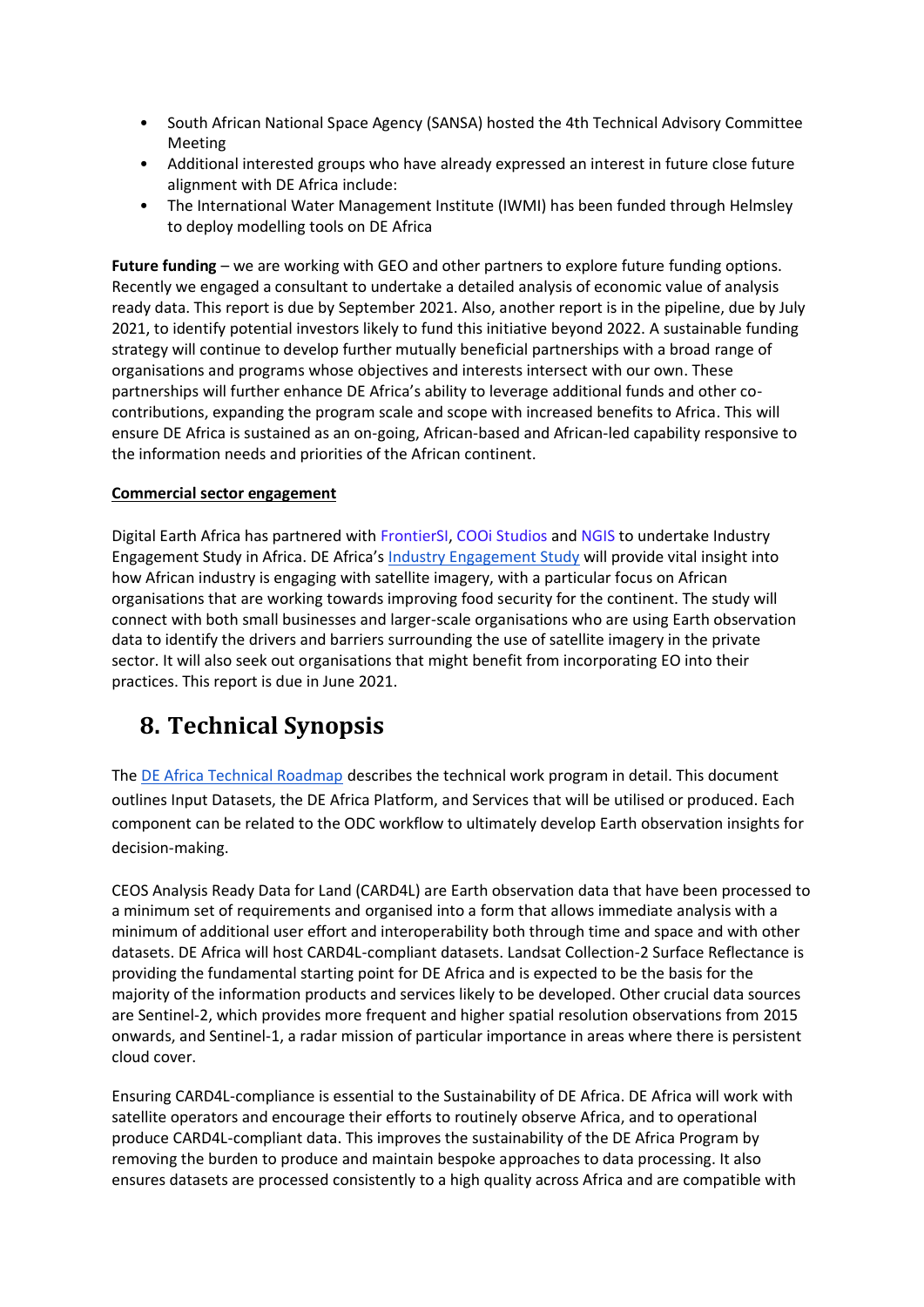global datasets. Through efforts coordinated by DE Africa in the longer term, users will be able to work with the global EO community to influence, improve and standardise processing techniques.

DE Africa will steadily increase the breadth and depth of its ARD collections with the addition of data from a range of satellites sensors and, in time, other sources of environmental data such as rainfall, stream gauge, radiometric, and surface climate data. DE Africa will offer the following datasets, as they measure key properties of the Earth surface and enable production and interpretation of other data products. They are compliant to or are being actively progressed to meet the CARD4L standards.

#### **Landsat Surface Reflectance Collection 2**

DE Africa has been working with USGS on the requirements of their collection upgrade known as Collection-2. DE Africa currently includes Provisional Collection-2 Landsat data. When fully operational in early 2021, this dataset will be updated automatically when a new upstream product becomes available and nominally within 10 days from acquisition. This data will provide continental scale coverage, enabling time-deep analysis going back 30 years in some cases (historic coverage is best in northern and southern Africa). It has a wide range of applications in helping to understand and monitor environmental changes.

#### **Sentinel 2 Surface Reflectance**

ESA's twin Sentinel-2 satellites, launched in 2015 and 2017, provide multi-spectral optical observations at a spatial resolution of up to 10 meters. Since early 2018, the pair of satellites have been acquiring images over most of the land surface every five days. This creates a time-deep data resource that can be used to inform a variety of services. Data will usually be added the day after it has been captured by the satellite. DE Africa is working with Sinergise, who manage the Sentinel-2 JPG2000 data in a collaborative arrangement with the ESA, to process entire African coverage.

DE Africa is also working with Element 84 to convert Sinergise's JPG2000 data for Africa to Cloud Optimised GeoTIFFS (COGs) – an open cloud native format that will enable greater accessibility for DE Africa's users. This data for Africa will be stored in a new AWS region in Cape Town. For further information, see: [https://registry.opendata.aws/sentinel-2/.](https://registry.opendata.aws/sentinel-2/) This data will provide high spatial and temporal resolution continental scale coverage, enabling characterisation and monitoring of land surface to support management of natural resources.

#### **Normalised Radar Backscatter Sentinel-1**

The DE Africa team is sourcing Sentinel-1 data according to CEOS CARD4L standards, and has funded development work for industry to be able to provide these products. When fully operational, this dataset will be updated automatically when a new upstream product becomes available and nominally within 3 days from acquisition. DE Africa has encouraged CEOS to make representation to the European Commission to provide ARD products as standard.

ESA's twin Sentinel-1 satellites, launched in 2014 and 2016, currently collect C-band SAR data every 12 days over Africa. Spatial resolution of the Sentinel-1 data is approximately 20m. Various efforts are underway world-wide to produce ARD products for Sentinel-1; for example, a CARD4Lcompliant radar backscatter product is being developed in Australia. DE Africa has an opportunity to take advantage of these active developments and support updates of Sentinel-1 data in Africa.

#### **Normalised Radar Backscatter ALOS Annual Mosaic**

The global 25 meter resolution Phased Array-type L-band Synthetic Aperture Radar (PALSAR) and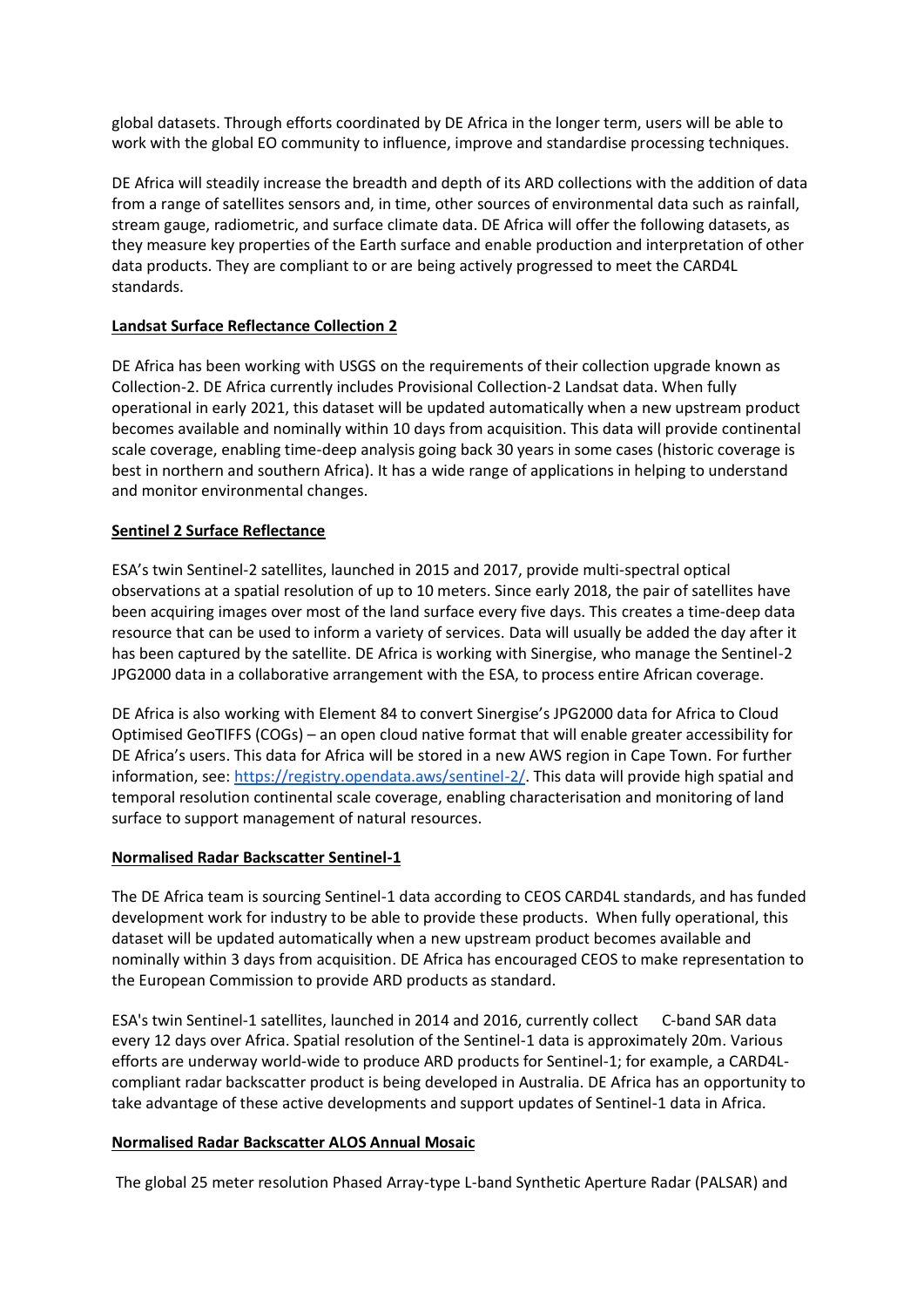PALSAR-2 mosaic is a free and open dataset generated from images obtained with Japanese L-band Synthetic Aperture Radars (PALSAR and PALSAR-2) on Advanced Land Observing Satellite (ALOS) and Advanced Land Observing Satellite-2 (ALOS-2). Annual mosaics are available for 2007 to 2010 and 2015 onwards. This is the first continental scale Synthetic Aperture Radar (SAR) ARD offered by DE Africa.

The ALOS/ALOS-2 PALSAR/PALSAR-2 mosaics are sourced from JAXA Earth Observation Research Center and reformatted for use in DE Africa. This dataset is updated when a new mosaic or a new version becomes available from JAXA. SAR data enables monitoring and detecting changes in the tropical regions where cloud-free optical coverage is sparse. It also provides complementary measurement to optical data and can be used to map land cover and changes, including surface water, urban areas, and vegetation.

#### **Normalised Radar Backscatter JERS Annual Mosaic**

The continental JERS-1 mosaic for 1996, obtained from the Japanese Earth Resources (JER) satellite, is sourced from JAXA Earth Observation Research Center and reformatted. This is a static dataset and will be updated when a new version becomes available from JAXA.

The 25 meter resolution JERS-1 mosaics were generated with the same method as the PALSAR/PALSAR-2 mosaics. In addition to the global mosaic for 1996, partial coverage is offered over tropical region in Africa from 1994 to 1997 and can be retrieved if required. This dataset extends the temporal coverage of L-band SAR data to be over 20 years, hence enable long term change detection, in particular over forested areas.

#### **Digital Elevation Data**

The SRTM (Shuttle Radar Topography Mission) v 3.0 (SRTMGL1) product obtained from NASA's Land Processes Distributed Active Archive Center and reformatted for use in DE Africa.

The Digital Elevation Model SRTM is a model providing topographical information, at 30 meter resolution, derived from data collected by NASA's SRTM in 2000. The Digital Elevation Model has been used as an input dataset for DE Africa. Topographic information is critical for understanding the land surface characteristics in the height dimension and supports land and natural resource management.

Other remote sensing, climate and ancillary geospatial datasets will be added progressively, based on user requirements.

## **9. Data Policy**

DE Africa complies with the GEOSS Data Sharing Principles and GEOSS Data Management Principles and is a champion of open data, exemplified through its investment to develop 'pipe-lines' of open data for Africa DE Africa relies on open data policy for all its inputs and output datasets. DE Africa Platform, Analysis Ready Data, Services and Analysis Tools and Training Material can be accessed from the website - [https://www.digitalearthafrica.org/.](https://www.digitalearthafrica.org/) All of the outputs, including Jupyter Notebooks are accessible under the Creative Commons Attribution 4.0 International. DE Africa is committed to ensuring digital accessibility for people with disabilities.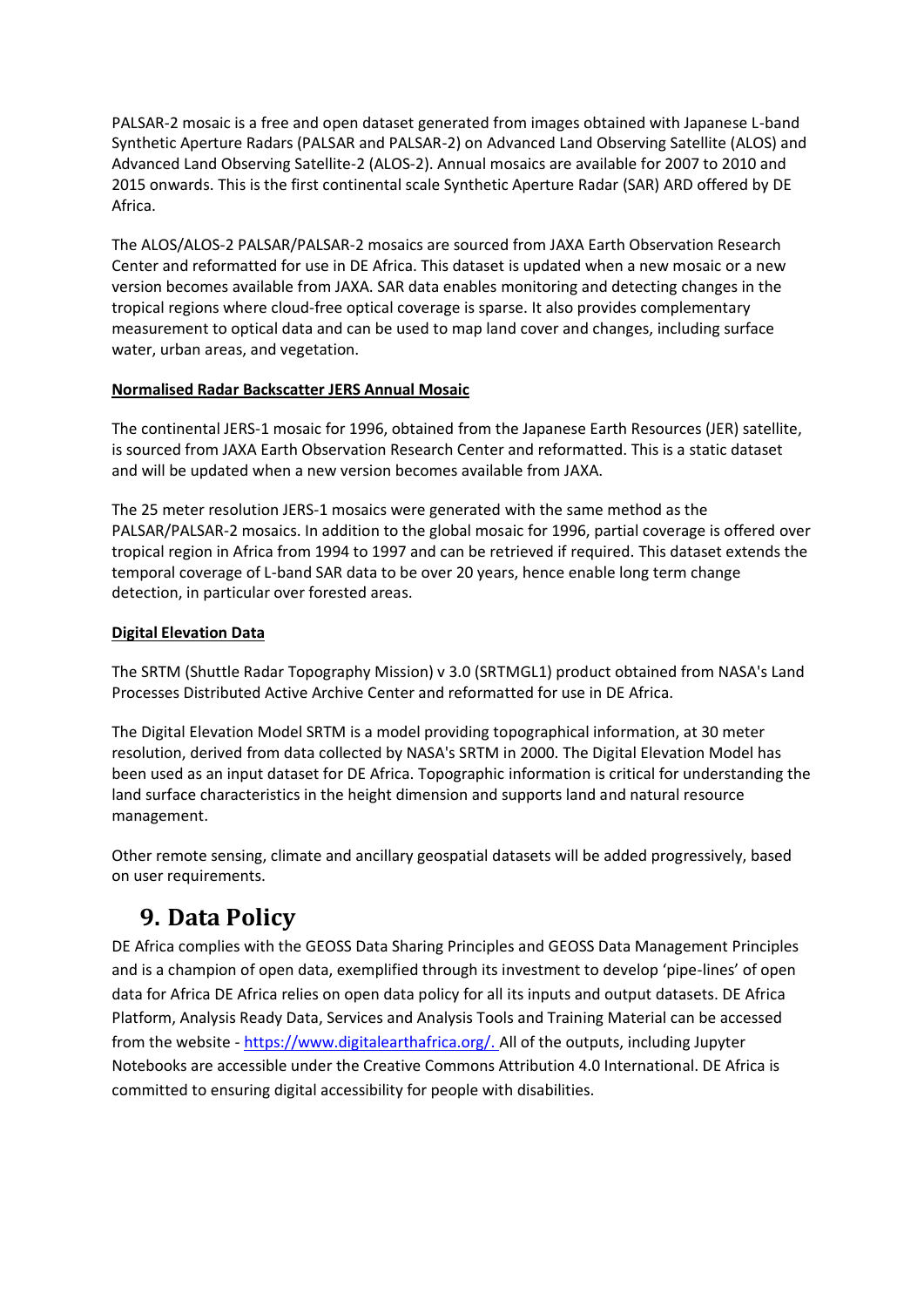**Tables** (see attached excel document)**:** 

- A. Individual Participants
- B. Confirmed Contributions
- C. Task / Work Package Structure
- D. Deliverables / Milestones

#### **Annexes**

#### I. Acronyms and abbreviations

| <u>Term</u>   | <b>Definition</b>                                                                            |
|---------------|----------------------------------------------------------------------------------------------|
| ALOS          | <b>Advanced Land Observing Satellite</b>                                                     |
| ARD           | <b>Analysis Ready Data</b>                                                                   |
| ARDC          | African Regional Data Cube                                                                   |
| AWS           | Amazon Web Services: Cloud computing infrastructure provided by Amazon (United States).      |
| CARD4L        | CEOS Analysis Ready Data for Land                                                            |
| <b>CEOS</b>   | Committee on Earth Observations Satellites                                                   |
| DE Africa     | Digital Earth Africa                                                                         |
| EО            | Earth observation                                                                            |
| ESA           | European Space Agency                                                                        |
| <b>FAO</b>    | Food and Agriculture Organization of the United Nations                                      |
| GA            | Geoscience Australia                                                                         |
| GEO           | Group on Earth Observations                                                                  |
| GEOGLAM       | Group on Earth Observations Global Agricultural Monitoring Initiative                        |
| <b>GFOI</b>   | Group on Earth Observation's Global Forest Operations Initiative                             |
| <b>GMES</b>   | Global Monitoring for Environment and Security                                               |
| GPSDD         | Global Partnership for Sustainable Development Data                                          |
| JAXA          | Japan Aerospace Exploration Agency                                                           |
| JER           | Japanese Earth Resources satellite                                                           |
| <b>NASA</b>   | National Aeronautics and Space Administration (United States)                                |
| <b>NDVI</b>   | Normalised difference vegetation index                                                       |
| <b>NOAA</b>   | National Oceanic and Atmospheric Administration (United States)                              |
| ODC           | Open Data Cube                                                                               |
| OGC           | Open Geospatial Consortium                                                                   |
| <b>PALSAR</b> | Phased Array-type L-band Synthetic Aperture Radar, an instrument operational on JAXA's ALOS. |
| <b>PMO</b>    | DE Africa's Project Management Office in Africa                                              |
| S3            | Simple Storage Service: Cloud object store used in AWS.                                      |
| <b>SAR</b>    | Synthetic Aperture Radar                                                                     |
| SCG           | <b>Stakeholder Community Group</b>                                                           |
| SDGs          | Sustainable Development Goals                                                                |
| SRTM          | NASA's Shuttle Radar Topography Mission                                                      |
| <b>TAC</b>    | DE Africa's Technical Advisory Committee                                                     |
| <b>UNECA</b>  | United Nations Economic Commission for Africa                                                |
| <b>USGS</b>   | United States Geological Survey                                                              |
| <b>WCS</b>    | Web Coverage Service                                                                         |
| WEF           | World Economic Forum                                                                         |
| <b>WMS</b>    | Web Map Service                                                                              |
| <b>WOfS</b>   | <b>Water Observations from Space</b>                                                         |

II. List of key scientific references describing the basis for the work of the Initiative